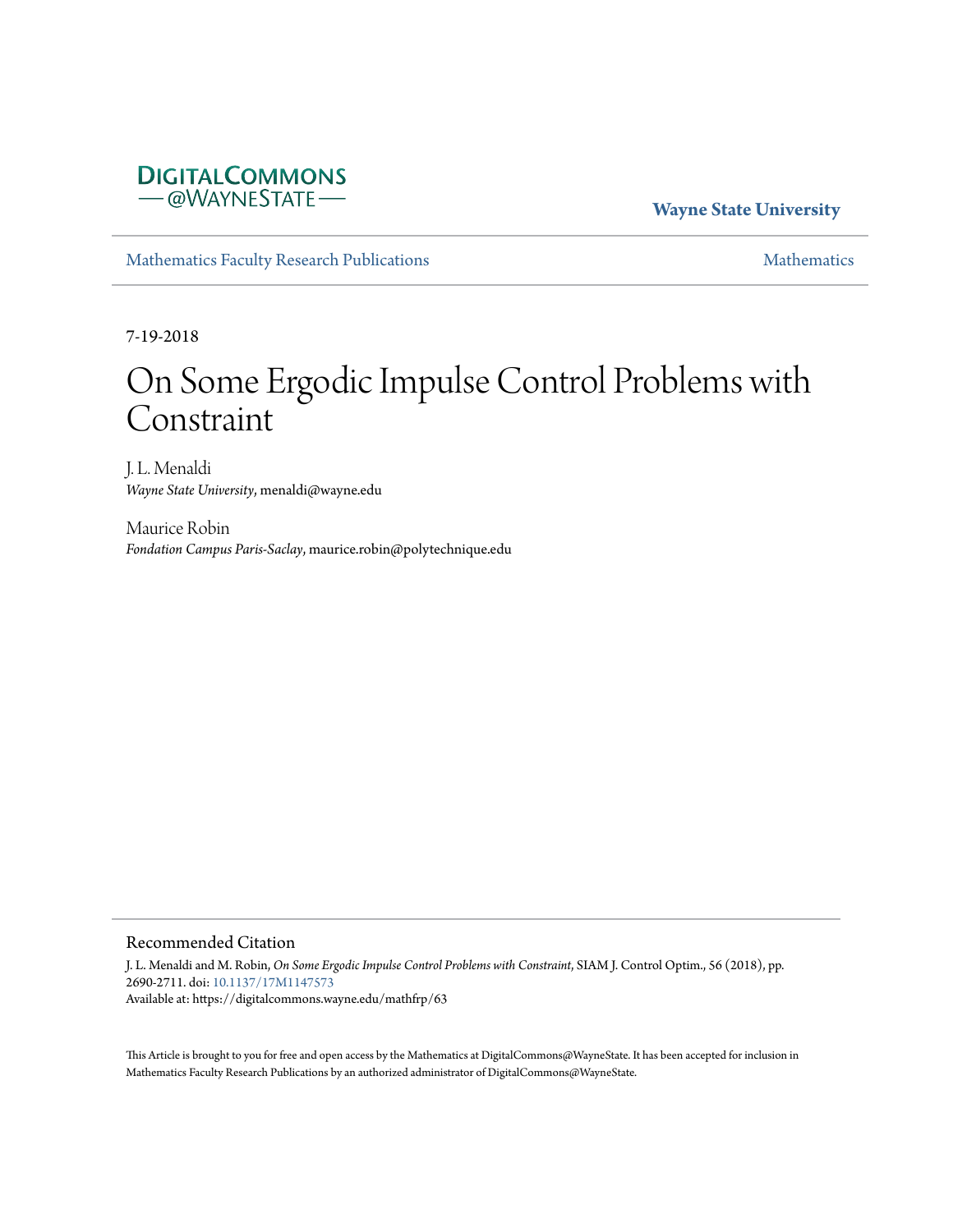### **ON SOME ERGODIC IMPULSE CONTROL PROBLEMS WITH CONSTRAINT**<sup>∗</sup>

J. L. MENALDI† AND M. ROBIN‡

Abstract. This paper studies the impulse control of a general Markov process under the average (or ergodic) cost when the impulse instants are restricted to be the arrival times of an exogenous process, and this restriction is referred to as a constraint. A detailed setting is described, a characterization of the optimal cost is obtained as a solution of an HJB equation, and an optimal impulse control is identified.

**Key words.** Markov–Feller processes, information constraints, impulse control, control by interventions, ergodic control

**AMS subject classifications.** Primary, 49J40; Secondary, 60J60, 60J75

**DOI.** 10.1137/17M1147573

**1. Introduction.** Since the introduction of impulse control problems by Bensoussan and Lions in the seventies, many studies have been devoted to various aspects, both theoretical and applied, of this subject (see the references in Bensoussan and Lions [\[6\]](#page-21-0), Bensoussan [\[2\]](#page-21-1), Davis [\[10\]](#page-21-2)). Several of these studies cover the case of the long term average cost or ergodic control (e.g., see Gatarek and Stettner [\[14\]](#page-21-3) and the references therein). In these works, the impulse control is a sequence of stopping times and random variables acting on the state  $x_t$  of the system, and the stopping times can be arbitrary.

In the present paper, we address the ergodic impulse control when the stopping times must satisfy a constraint, namely, the impulses are allowed only at the jump times of a given process  $y_t$ , these times representing the arrival of a signal. This type of constraint has been treated in [\[30\]](#page-22-0) for the case of a discounted cost, using results on the optimal stopping problem with constraints of [\[29\]](#page-22-1) (which generalizes the results of Dupuis and Wang [\[11\]](#page-21-4)). To the best of our knowledge, there are only a few references related to impulse control with constraint: Brémaud  $[7]$ , Liang  $[24]$ , Liang and Wei [\[25\]](#page-21-7), and Wang [\[39\]](#page-22-2). A different kind of constraint is considered in Costa, Dufour, and Piunovskiy [\[8\]](#page-21-8), where the constraints are written as infinitehorizon expected discounted costs. Nevertheless, we are not aware of any references in the case of ergodic impulse control with constraint.

In many cases of optimal control, the ergodic control problem is treated via the asymptotic behavior of the discounted problem, often called the vanishing discount approach (e.g., see Bensoussan [\[3\]](#page-21-9), Gatarek and Stettner [\[14\]](#page-21-3)). We could use this method for the present problem in the situation where the set of admissible impulses  $\Gamma$  is independent of the state  $x$ ; however, it seems more difficult to do the same with  $\Gamma(x)$ . Here, we use a direct approach, based on the study of the ergodic HJB equation. As for the discounted cost, an auxiliary ergodic control problem in discrete time is the basis to solve the original problem. The main results concern the solution of the ergodic HJB equation(s) and the existence of an optimal control.

<sup>∗</sup>Received by the editors September 14, 2017; accepted for publication (in revised form) March 5, 2018; published electronically July 19, 2018.

<http://www.siam.org/journals/sicon/56-4/M114757.html>

<sup>†</sup>Department of Mathematics, Wayne State University, Detroit, MI 48202 [\(menaldi@wayne.edu\)](mailto:menaldi@wayne.edu).

<sup>‡</sup>Fondation Campus Paris-Saclay, 91190 Saint-Aubin, France [\(maurice.robin@polytechnique.edu\)](mailto:maurice.robin@polytechnique.edu).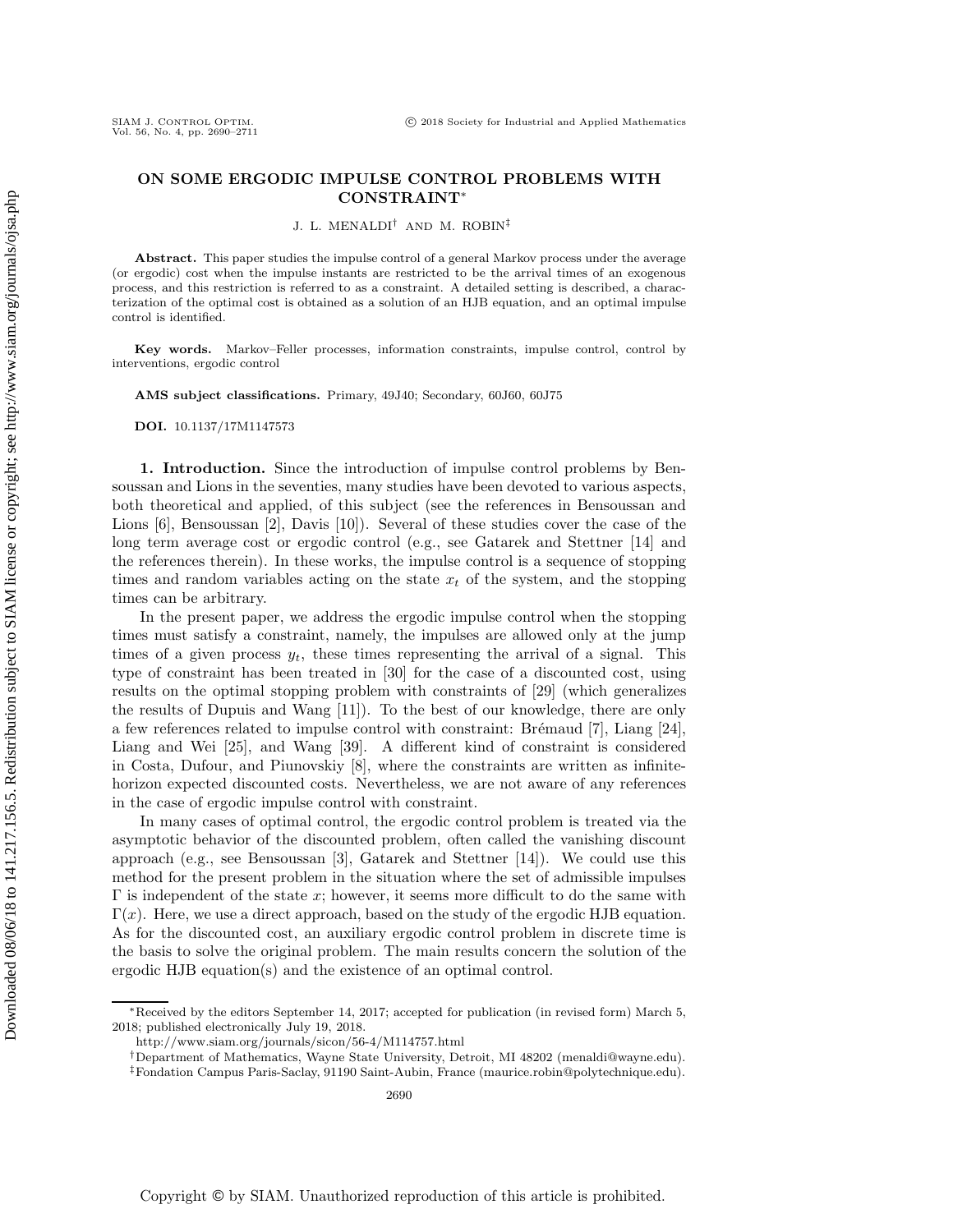The content of the paper is as follows: section [2](#page-2-0) includes the statement of the problem, notations, and assumptions; section [3](#page-5-0) is devoted to the heuristic derivation of the HJB equations which are solved in section [4;](#page-8-0) section [5](#page-10-0) shows the existence of an optimal control and the characterization of the optimal ergodic cost; section [6](#page-19-0) discusses a few extensions.

#### <span id="page-2-0"></span>**2. Statement of the problem.**

<span id="page-2-2"></span>**2.1. The uncontrolled process.** Let  $\{\Omega, \mathcal{F}, \mathcal{F}_t, (x_t, y_t), P_{xy}\}$  be a homogeneous Markov process on  $\Omega = D(\mathbb{R}^+; E \times \mathbb{R}^+)$ , where  $\mathcal{F}_t$  is the universal completion of the canonical  $\sigma$ -algebras and  $\mathbb{E}_{xy}$  denotes the expectation with respect to  $P_{xy}$ . The  $x_t$ component is the process to be controlled by impulses. The  $y_t$  component will define the constraint on the controls, namely, the controller may apply an impulse on  $x_t$  only at the jumps times of  $y_t$ . These jump times represent the arrival times of a signal and, actually,  $y_t$  is the elapsed time since the last arrival of a signal. It is assumed that

<span id="page-2-4"></span>(2.1) •  $E$  is a compact metric space; •  $x_t$  is a Feller process with semigroup  $\Phi(t)$ and infinitesimal generator  $A_x$ ,

so that  $\Phi(t)$  is a continuous semigroup on the space  $C(E)$  of real-valued continuous functions on  $E$ ;

\n- $$
y_t
$$
 is a process with values in  $\mathbb{R}^+$ , which jumps at times  $\tau_1, \tau_2, \ldots, \tau_n \to \infty$ , and such that  $y_{\tau_n} = 0$ ,  $y_t = t - \tau_n$  for  $\tau_n \leq t < \tau_{n+1}$ ,  $n \geq 1$ , and, conditionally to  $x_t$ , the intervals between jumps  $T_n = \tau_{n+1} - \tau_n$  are independent identically distributed random variables with intensity  $\lambda(x, y)$ ; see [29, 30].
\n

It is also assumed that

•  $\lambda(x, y)$  is a nonnegative, continuous, and bounded function defined on  $E \times \mathbb{R}^+$  and there exist positive constants,

(2.3)

 $0 < a_1 < a_2$ , such that  $a_1 \leq \mathbb{E}_{x0} \{ \tau_1 \} \leq a_2$ .

For x given, one could consider that the infinitesimal generator of  $y_t$  is

$$
A_y g = \frac{\partial g}{\partial y} + \lambda(x, y)[g(0) - g(y)]
$$

for smooth functions g on  $\mathbb{R}^+$ .

<span id="page-2-3"></span>We will assume that the weak infinitesimal generator of  $(x_t, y_t)$  in  $C_b(E \times \mathbb{R}^+)$  is

(2.4) 
$$
A_{xy}g(x,y) = A_xg(x,y) + \frac{\partial g}{\partial y}(x,y) + \lambda(x,y)[g(x,0) - g(x,y)].
$$

In addition, we make the following assumption<sup>[1](#page-2-1)</sup> for  $x_t$ : if  $\mathcal{B}(E)$  denotes the Borel

<span id="page-2-1"></span> $1(2.6)$  $1(2.6)$  is sometimes called "Doeblin's condition."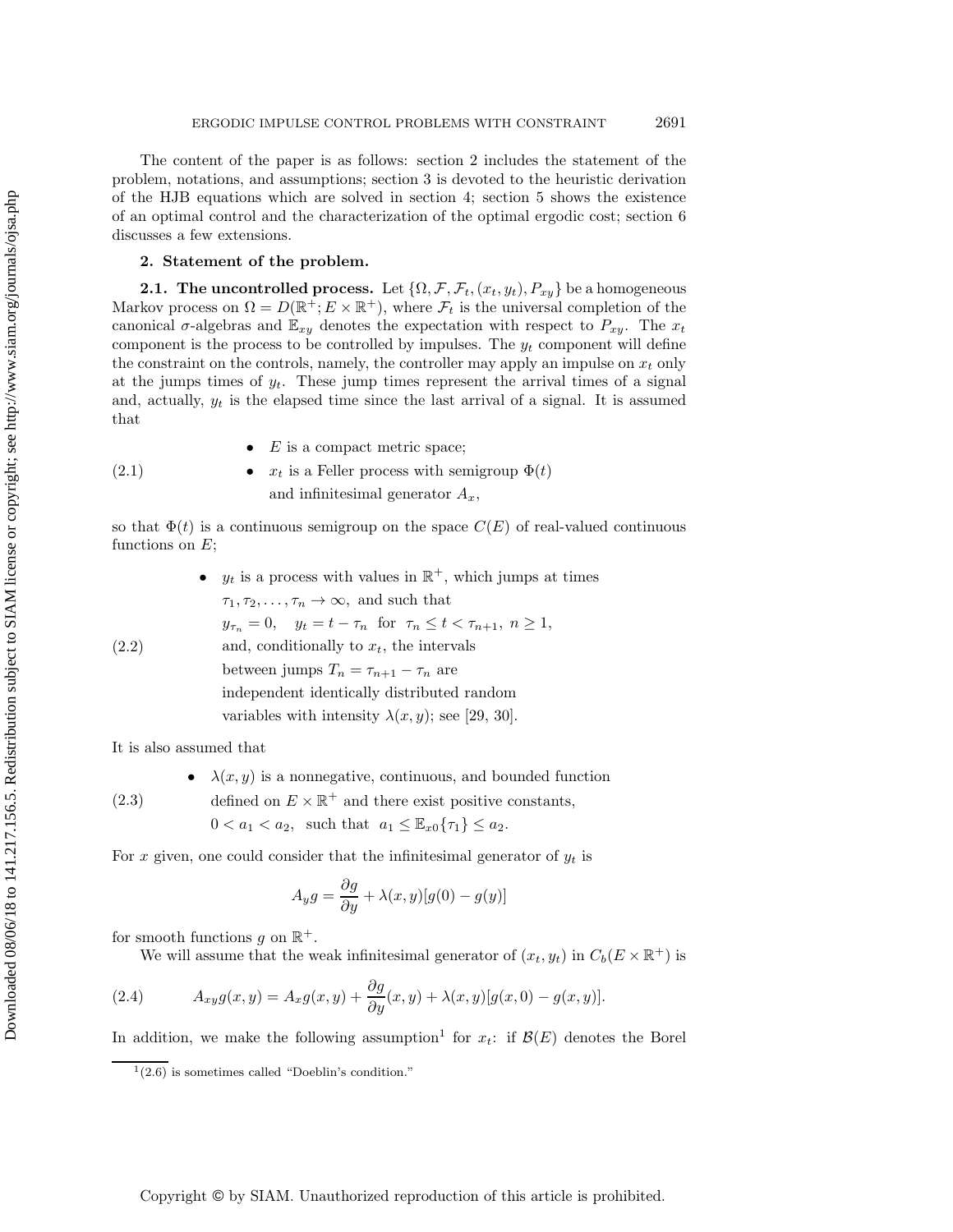$\sigma$ -algebra of E, and

<span id="page-3-4"></span>(2.5) if 
$$
P(x, U) = \mathbb{E}_{x0} \mathbb{1}_U(x_{\tau_1}) \ \forall U \in \mathcal{B}(E)
$$
, then  
there exists a positive measure m on E such that

Hint: 
$$
(B \cup B)
$$
 is a positive measure  $m$  on  $D$  such that

\n
$$
D(x, y) = (D \cup D)
$$

<span id="page-3-0"></span>(2.6) 
$$
0 < m(E) \le 1 \text{ and } P(x, U) \ge m(U) \ \forall U \in \mathcal{B}(E).
$$

*Remark* 2.1. (a) We have

$$
\mathbb{E}_{x0}\{\tau_1\} = \mathbb{E}_{x0}\left\{\int_0^\infty t\lambda(x_t,t)\exp\bigg(-\int_0^t\lambda(x_s,s)\mathrm{d} s\bigg)dt\right\},\,
$$

so the condition  $\mathbb{E}_{x0}\{\tau_1\} \leq a_2$  is satisfied if, for instance,  $\lambda(x, y) \geq k_0 > 0$  for  $y \geq y_0$ ,  $x \in E$ , then  $a_2 = y_0 + 1/k_0$ . Also if  $\lambda(x, y) \leq k_1 < \infty$  for every  $y \geq 0$ , and  $x \in E$ , then  $\mathbb{E}_{x0}\{\tau_1\} \ge a_1 = 1/k_1$ .

<span id="page-3-1"></span>(b) Note that

(2.7) 
$$
P(x, U) = \mathbb{E}_{x0}\bigg\{\int_0^\infty \lambda(x_t, t) \exp\bigg(-\int_0^t \lambda(x_s, s) \mathrm{d} s\bigg) \mathbb{1}_U(x_t) \mathrm{d} t\bigg\}.
$$

With [\(2.7\)](#page-3-1) and assuming the same property  $\lambda$  as in (a) above, one can check that  $(2.6)$  is satisfied when the transition probability of  $x_t$  has a density with respect to a probability on E satisfying for every  $\varepsilon > 0$  there exists  $k(\varepsilon)$  such that

<span id="page-3-8"></span>(2.8) 
$$
p(x, t, x') \ge k(\varepsilon) > 0 \text{ on } E \times [\varepsilon, \infty[ \times E].
$$

This is the case, for instance, for periodic diffusion processes (see Bensoussan [\[3\]](#page-21-9)), and for reflected diffusion processes with jumps; see Garroni and Menaldi [\[12,](#page-21-10) [13\]](#page-21-11) (which is also valid for reflected diffusion processes without jumps).  $\Box$ 

<span id="page-3-7"></span>**2.2. Assumptions on costs and impulse values.** It is assumed that there are a running cost  $f(x, y)$  and a cost of impulse  $c(x, \xi)$  satisfying

(2.9)  $f : E \times \mathbb{R}^+ \to \mathbb{R}^+$  bounded and continuous,  $c: E \times E \to [c_0, +\infty], c_0 > 0$ , bounded and continuous.

Moreover, for any  $x \in E$ , the possible impulses must be in

$$
\Gamma(x) = \{ \xi \in E : (x, \xi) \in \Gamma \},
$$

where  $\Gamma$  is a given analytic set in  $E \times E$ ,

with the following properties:

#### (2.10) •  $\Gamma(x) \neq \emptyset \ \forall x \in E,$

- <span id="page-3-2"></span>•  $\forall x \in E \ \forall \xi \in \Gamma(x), \ \Gamma(\xi) \subset \Gamma(x),$
- $\forall x \in E \ \forall \xi \in \Gamma(x) \ \forall \xi' \in \Gamma(\xi) \subset \Gamma(x)$ ,  $c(x,\xi) + c(\xi,\xi') \geq c(x,\xi').$

Finally, defining the operator M

(2.11) 
$$
Mg(x) = \inf_{\xi \in \Gamma(x)} \{c(x,\xi) + g(\xi)\},\,
$$

it is assumed that

<span id="page-3-5"></span><span id="page-3-3"></span>
$$
M
$$
 maps  $C(E)$  into  $C(E)$ , and

<span id="page-3-6"></span>(2.12) there exists a measurable selector  $\hat{\xi}(x) = \hat{\xi}(x, g)$ realizing the infimum in  $Mg(x) \forall g \in C(E)$ .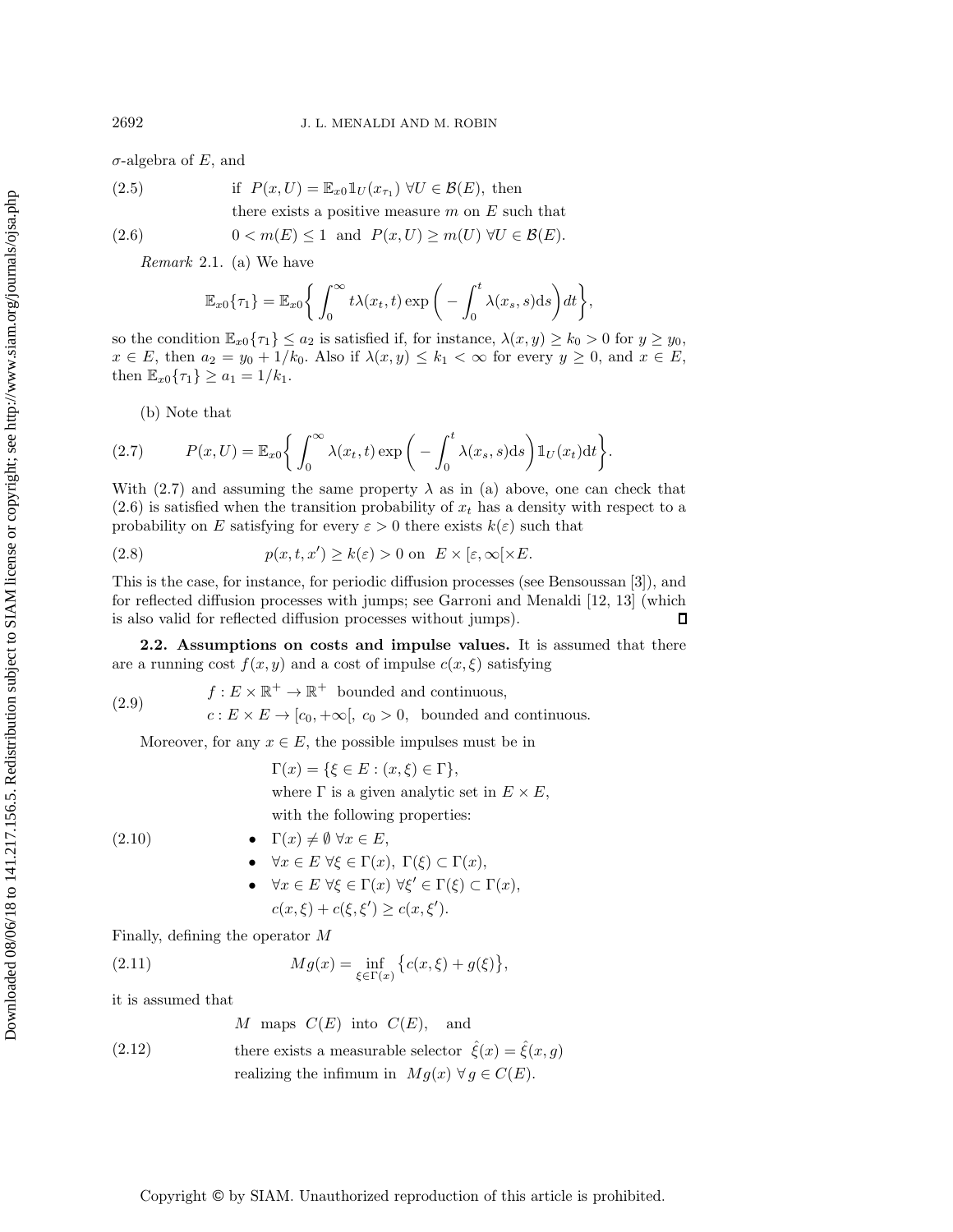*Remark* 2.2. (a) The last property in [\(2.10\)](#page-3-2) implies that it is not optimal to make simultaneous impulses. (b) Equation [\(2.12\)](#page-3-3) needs some regularity property of  $\Gamma(x)$ : e.g., see Davis [\[10\]](#page-21-2). (c) It is possible (but not necessary) that x belongs to  $\Gamma(x)$ , actually, even  $\Gamma(x) = E$  for some or every x is allowed. However, an impulse occurs when the system moves from a state x to another state  $\xi \neq x$ , i.e., it suffices to avoid (or not to allow) impulses that moves x to itself, since they have a higher cost.  $\Box$ 

**2.3. The controlled process.** We briefly describe the controlled process. For a detailed construction we refer to Bensoussan and Lions [\[6\]](#page-21-0) (see also Davis [\[10\]](#page-21-2), Lepeltier and Marchal [\[23\]](#page-21-12), Robin [\[35\]](#page-22-3), Stettner [\[37\]](#page-22-4)).

Let us consider  $\Omega^{\infty} = [D(\mathbb{R}^+; E \times \mathbb{R}^+)]^{\infty}$ , and define  $\mathcal{F}_t^0 = \mathcal{F}_t$  and  $\mathcal{F}_t^{n+1} = \mathcal{F}_t^n \otimes \mathcal{F}_t$ for  $n \geq 0$ , where  $\mathcal{F}_t$  is the universal completion of the canonical filtration as previously.

An *arbitrary impulse control* ν (not necessarily admissible at this stage) is a sequence  $(\theta_n, \xi_n)_{n\geq 1}$ , where  $\theta_n$  is a stopping time of  $\mathcal{F}_t^{n-1}$ ,  $\theta_n \geq \theta_{n-1}$ , and the impulse  $\xi_n$  is a  $\mathcal{F}_{\theta_n}^{n-1}$  measurable random variable with values in E.

The coordinate in  $\Omega^{\infty}$  has the form  $(x_t^0, y_t^0, x_t^1, y_t^1, \ldots, x_t^n, y_t^n, \ldots)$ , and for any impulse control  $\nu$  there exists a probability  $P_{x_i}^{\nu}$  on  $\Omega^{\infty}$  such that the evolution of the controlled process  $(x_t^{\nu}, y_t^{\nu})$  is given by the coordinates  $(x_t^n, y_t^n)$  of  $\Omega^{\infty}$  when  $\theta_n \leq$  $t \leq \theta_{n+1}, \; n \geq 0 \; (\text{setting } \theta_0 = 0), \; \text{i.e., } (x_t^{\nu}, y_t^{\nu}) = (x_t^n, y_t^n) \; \text{for } \theta_n \leq t \; \leq \; \theta_{n+1}.$ Note that clearly  $(x_t^{\nu}, y_t^{\nu})$  is defined for any  $t \geq 0$ , but  $(x_t^i, y_t^i)$  is only used for any  $t \geq \theta_i$ , and  $(x_{\theta_i}^{i-1}, y_{\theta_i}^{i-1})$  is the state at time  $\theta_i$  just before the impulse (or jump) to  $(\xi^i, y_{\theta_i}^{i-1}) = (x_{\theta_i}^i, y_{\theta_i}^i)$ , as long as  $\theta_i < \infty$ . For the sake of simplicity, we will not always indicate, in the following, the dependency of  $(x_t^{\nu}, y_t^{\nu})$  with respect to  $\nu$ . A *Markov impulse control*  $\nu$  is identified by a closed subset S of  $E \times \mathbb{R}^+$  and a Borel measurable function  $(x, y) \mapsto \xi(x, y)$  from S into  $C = E \times \mathbb{R}^+ \setminus S$ , with the following meaning: intervene only when the the process  $(x_t, y_t)$  is leaving the continuation region C and then apply an impulse  $\xi(x, y)$  while in the stopping region S, moving back the process to the continuation region C, i.e.,  $\theta_{i+1} = \inf\{t > \theta_i : (\tilde{x}_t^i, y_t^i) \in S\}$ , with the convention that  $\inf\{\emptyset\} = \infty$  and  $\xi_{i+1} = \xi(x_{\theta_{i+1}}^i, y_{\theta_{i+1}}^i)$  for any  $i \geq 0$ , as long as  $\theta_i < \infty$ .

<span id="page-4-0"></span>Now, the admissible controls are defined as follows, recalling that  $\tau_n$  are the arrival times of the signal.

DEFINITION 2.3. (i) A stopping time  $\theta$  is called "admissible" if almost surely there *exists*  $n = \eta(\omega) \ge 1$  *such that*  $\theta(\omega) = \tau_{\eta(\omega)}(\omega)$  *or, equivalently, if*  $\theta$  *satisfies*  $\theta > 0$  *and*  $y_{\theta} = 0$  *a.s.* 

(ii) *An impulse control*  $\nu = \{(\theta_i, \xi_i), i \geq 1\}$  *as above is called admissible, if each*  $\theta_i$  is admissible (i.e.,  $\theta_i > 0$  and  $y_{\theta_i} = 0$ ), and  $\xi_i \in \Gamma(x_{\theta_i}^{i-1})$ . The set of admissible *impulse controls is denoted by* V*.*

(iii) If  $\theta_1 = 0$  is allowed, then  $\nu$  is called "zero-admissible." The set of zero*admissible impulse controls is denoted by*  $V_0$ .

(iv) *An "admissible Markov" impulse control corresponds to a stopping region*  $S = S_0 \times \{0\}$  with  $S_0 \subset E$ , and an impulse function satisfying  $\xi(x, 0) = \xi_0(x) \in \Gamma(x)$  $for any x \in S_0$  and, therefore,  $\theta_i = \tau_{\eta_i}^i$  and  $\eta_{i+1} = \inf\{k > \eta_i : x_{\tau_k}^i \in S_0\}$  with  $\tau_0^0 = 0$ ,  $\tau_k^i = \inf\{t > \tau_{k-1}^i : y_t^i = 0\},$  for any  $k \ge i \ge 1$ . О

The discrete time impulse control problem has been considered in Bensoussan [\[4\]](#page-21-13), Hernández-Lerma and Lasserre  $[16, 17]$  $[16, 17]$ , and Stettner  $[36]$ . As we will see later, it will be useful to consider an auxiliary problem in discrete time for the Markov chain  $X_n = x_{\tau_n}$  with the filtration  $\mathbb{G} = {\mathcal{G}_n : n \geq 0}$ ,  $\mathcal{G}_0 = \mathcal{F}_0$  and  $\mathcal{G}_n = \mathcal{F}_{\tau_n}^{n-1}$  for  $n \geq 1$ . The impulses occur at the stopping times  $\eta_k$  with values in the set  $\mathbb{N} = \{0, 1, 2, \ldots\}$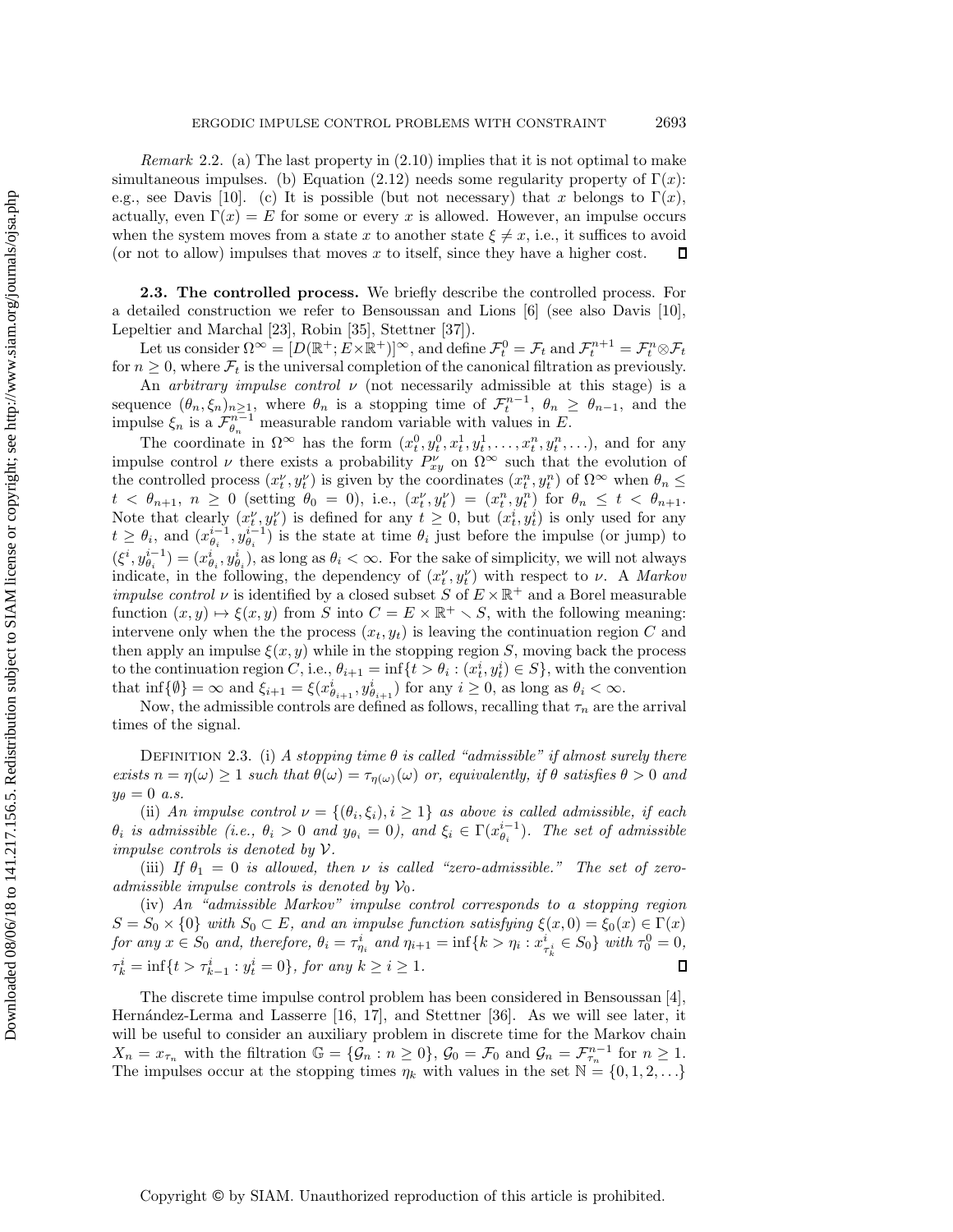and are related to  $\theta_k$  by  $\eta_i = \inf\{k \geq 1 : \theta_k = \tau_k\}$  for admissible controls  $\{\theta_k\}$  and similarly for zero-admissible controls. Thus, we have the following.

DEFINITION 2.4. *If*  $\nu = \{(\eta_i, \xi_i), i \geq 1\}$  *is a sequence of* G-stopping times and *random variables*  $\xi_i$   $\mathcal{G}_{\eta_i}$  *measurable with*  $\xi_i \in \Gamma(x_{\tau_{\eta_i}})$ ,  $\eta_i$  *increasing and*  $\eta_i \to +\infty$ *a.s., then*  $\nu$  *is referred to as an "admissible discrete time" impulse control if*  $\eta_1 \geq 1$ *. If*  $\eta_i \geq 0$  *is allowed, it is referred as an "zero-admissible discrete time" impulse control.*  $\Box$ 

<span id="page-5-1"></span>One can now define the average cost to be minimized as

(2.13) 
$$
J^{T}(0, x, y, \nu) = \mathbb{E}_{xy}^{\nu} \left\{ \int_{0}^{T} f(x_s^{\nu}, y_s^{\nu}) ds + \sum_{i} \mathbb{1}_{\theta_i \leq T} c(x_{\theta_i}^{i-1}, \xi_i) \right\},
$$

$$
J(x, y, \nu) = \liminf_{T \to \infty} \frac{1}{T} J^{T}(0, x, y, \nu),
$$

then the problem is to characterize

(2.14) 
$$
\mu(x, y) = \inf_{\nu \in \mathcal{V}} J(x, y, \nu).
$$

The auxiliary problem is concerned with

(2.15) 
$$
\mu_0(x, y) = \inf_{\nu \in \mathcal{V}_0} \tilde{J}(x, y, \nu)
$$

with

(2.16) 
$$
\tilde{J}(x, y, \nu) = \liminf_{n \to \infty} \frac{1}{\mathbb{E}_x^{\nu} \{ \tau_n \}} J^{\tau_n}(0, x, y, \nu),
$$

and  $J^{\tau_n}(0, x, y, \nu)$  as in  $(2.13)$  with  $T = \tau_n$ .

<span id="page-5-2"></span>*Remark* 2.5. Actually, as seen later,  $\mu(x, y) = \mu_0(x, y)$  is a constant.  $\Box$ 

<span id="page-5-0"></span>**3. Dynamic programming.** To introduce the HJB equation(s) corresponding to this problem, we consider the dynamic programming argument in a heuristic way. Define the finite horizon cost as

(3.1) 
$$
J^{T}(t, x, y, \nu; h) = \mathbb{E}_{xy}^{\nu} \left\{ \int_{0}^{T-t} f(x_s^{\nu}, y_s^{\nu}) ds + \sum_{i} \mathbb{1}_{\theta_i < T-t} c(x_{\theta_i}^{i-1}, \xi_i) + h(x_{T-t}, y_{T-t}) \right\},
$$

where  $h$  is a bounded terminal cost and the corresponding optimal costs

(3.2) 
$$
u^{T}(t,x,y) = \inf \{ J^{T}(t,x,y,\nu) : \nu \in \mathcal{V} \}
$$

and

(3.3) 
$$
u_0^T(t, x, y) = \inf \{ J^T(t, x, y, \nu) : \nu \in \mathcal{V}_0 \}.
$$

Note that, from the definitions,  $u^T(t, x, y) = u_0^T(t, x, y)$  if  $y > 0$ .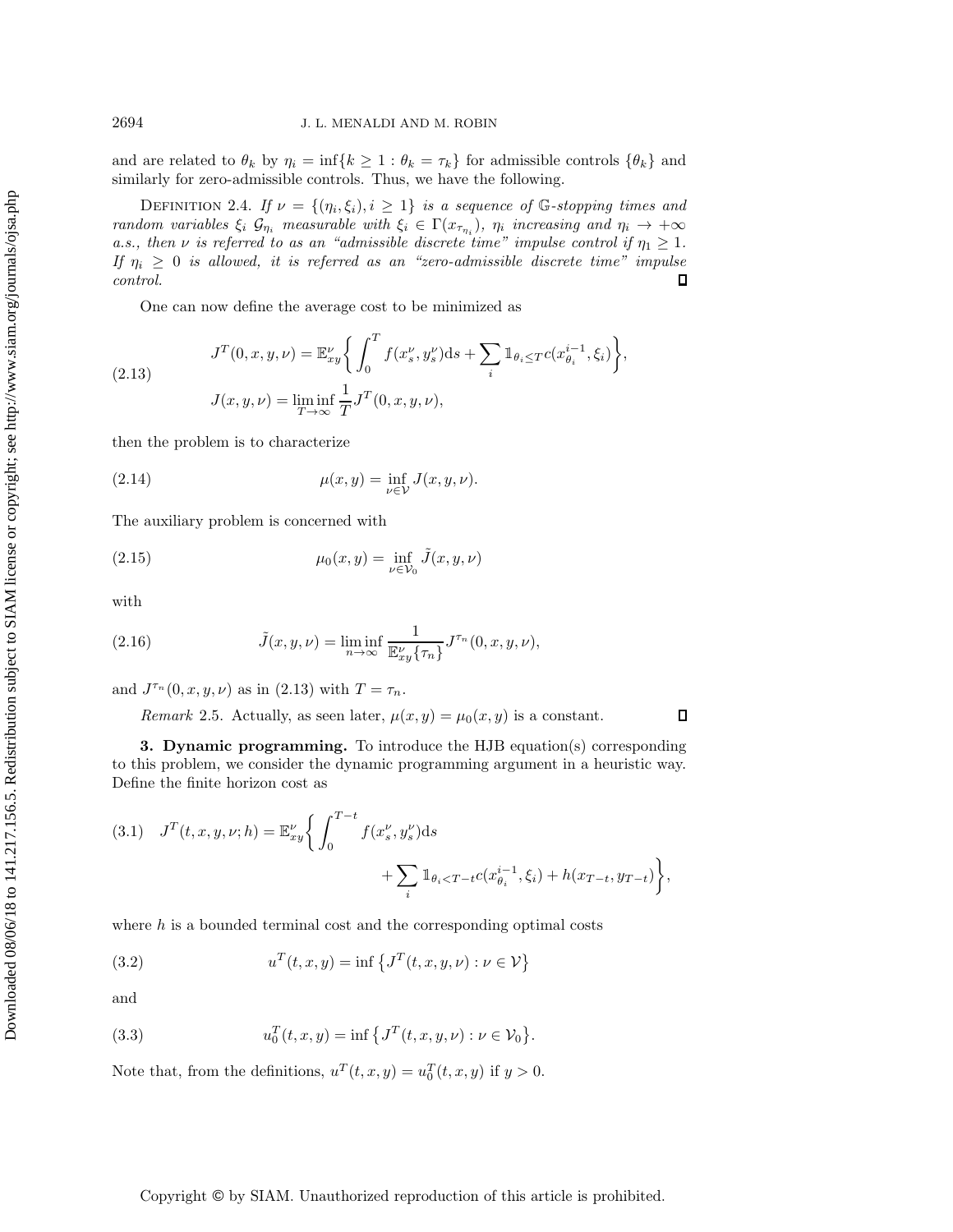<span id="page-6-3"></span>
$$
J^{T}(t, x, y, \nu; h)
$$
  
=  $\mathbb{E}_{xy}^{\nu} \Biggl\{ \int_{0}^{\theta \wedge (T-t)} f(x_s^{\nu}, y_s^{\nu}) ds + \sum_{i} \mathbb{1}_{\theta_i < \theta \wedge (T-t)} c(x_{\theta_i}^{i-1}, \xi_i) \Biggr\}$   

$$
+ \mathbb{E}_{xy}^{\nu} \Biggl\{ \int_{\theta \wedge (T-t)}^{(T-t)} f(x_s^{\nu}, y_s^{\nu}) ds + \sum_{i} \mathbb{1}_{\theta \wedge (T-t) \le \theta_i < T-t} c(x_{\theta_i}^{i-1}, \xi_i) + h(x_{T-t}, y_{T-t}) \Biggr\}.
$$

Considering now  $u_0^T(t, x, y)$ , assuming that one can apply the Markov property and minimizing separately on [0,  $\theta$ [ and [ $\theta$ , T – t[, we deduce

<span id="page-6-1"></span>(3.5)  

$$
u_0^T(t, x, y) = \inf_{\nu \in \mathcal{V}_0} \left\{ \mathbb{E}_{xy}^{\nu} \left\{ \int_0^{\theta \wedge (T-t)} f(x_s^{\nu}, y_s^{\nu}) ds + \sum_i \mathbb{1}_{\theta_i < \theta \wedge (T-t)} c(x_{\theta_i}^{i-1}, \xi_i) ds + \mathbb{1}_{\theta < T-t} u_0^T(\theta, x_{\theta}, y_{\theta}) + \mathbb{1}_{\theta \ge T-t} h(x_{T-t}, y_{T-t}) \right\} \right\}.
$$

At time t, if  $y = 0$ , either one applies an impulse, i.e.,  $\theta_1 = 0$  or  $\theta_1 \ge \tau_1$ , therefore,

<span id="page-6-2"></span>(3.6) 
$$
u_0^T(t, x, 0) = \min \begin{cases} \inf_{\xi \in \Gamma(x)} \left\{ c(x, \xi) + u_0^T(t, \xi, 0) \right\} = M u_0^T(t, x, 0), \\ \mathbb{E}_{x0} \left\{ \int_0^{\tau_1 \wedge (T-t)} f(x_s, y_s) \, ds \right. \\qquad \qquad + u_0^T(\tau_1 \wedge (T-t), x_{\tau_1 \wedge (T-t)}, y_{\tau_1 \wedge (T-t)}) \right\} . \end{cases}
$$

If  $y > 0$ , no impulse is allowed before  $\tau_1$ , therefore,

(3.7) 
$$
u_0^T(t, x, y) = \mathbb{E}_{xy} \bigg\{ \int_0^{\tau_1 \wedge (T-t)} f(x_s, y_s) ds + u_0^T(\tau_1 \wedge (T-t), x_{\tau_1 \wedge (T-t)}, y_{\tau_1 \wedge (T-t)}) \bigg\}.
$$

Let us now make the assumption

<span id="page-6-0"></span>(3.8)  
\nthere exists a bounded measurable function 
$$
w_0(x, y)
$$
  
\nand a constant  $\mu_0 \ge 0$  such that, as  $T \to \infty$ ,  
\n $\varepsilon(t, x, y, T) := u_0^T(t, x, y) - (T - t)\mu_0 - w_0(x, y) \to 0$ ,  
\nlocally uniformly in  $(x, y)$  for each fixed t,

which is similar to properties showed in Markov decision processes, e.g., Prieto-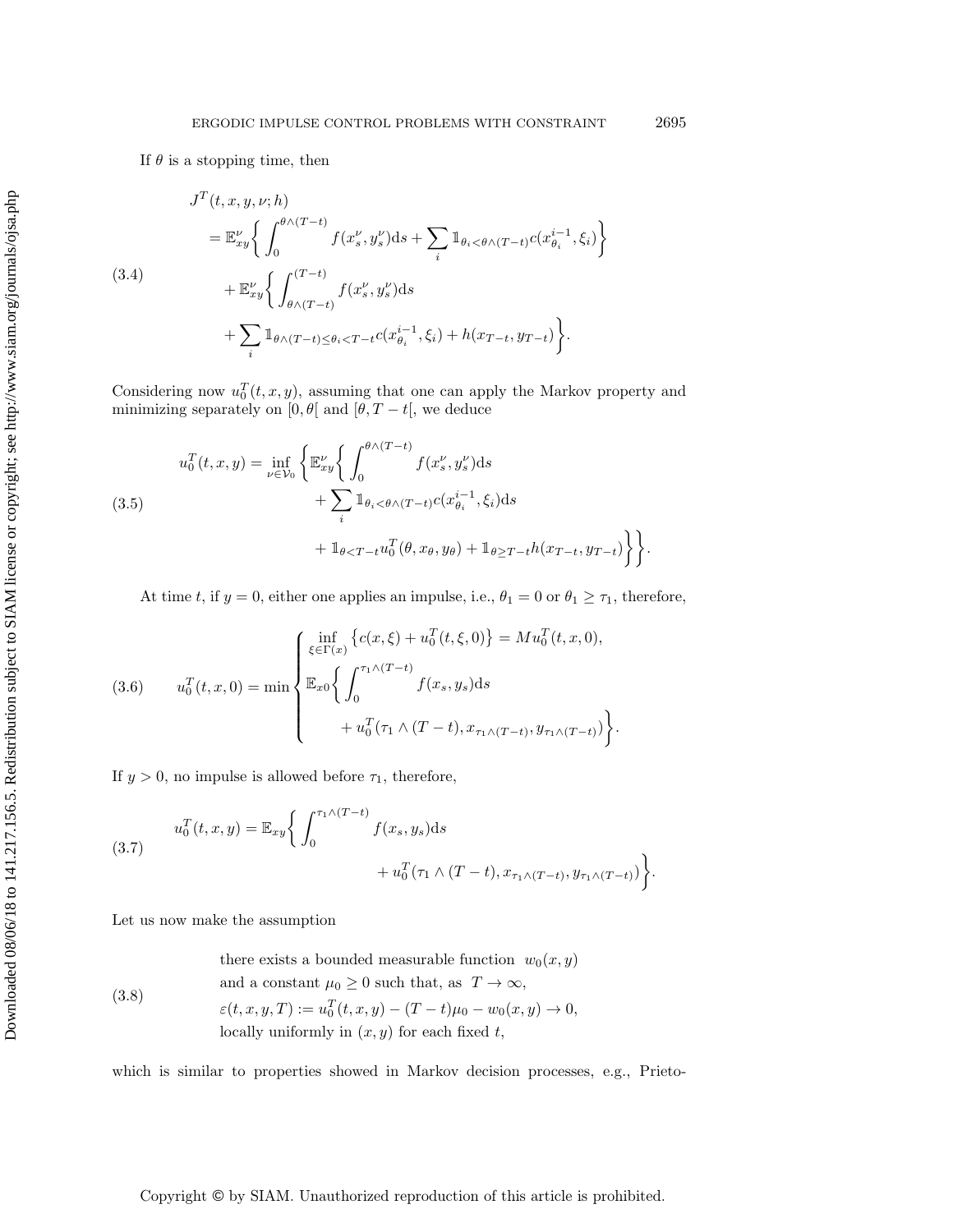Rumeau and Hernández-Lerma  $[33, Thm 3.6]$  $[33, Thm 3.6]$ . Then, using  $(3.8)$  in  $(3.5)$ , one obtains

$$
(T - t)\mu_0 + w_0(x, y) + \varepsilon(T)
$$
  
=  $\inf_{\nu \in \mathcal{V}_0} \left\{ \mathbb{E}_x^{\nu} \left\{ \int_0^{\theta \wedge (T - t)} f(x_s^{\nu}, y_s^{\nu}) ds + \sum_i \mathbb{1}_{\theta_i < \theta \wedge (T - t)} c(x_{\theta_i}^{i-1}, \xi_i) \right\} + \mathbb{1}_{\theta < T - t} [(T - \theta)\mu_0 + w_0(x_{\theta}, y_{\theta}) + \varepsilon(T)] + \mathbb{1}_{\theta > T - t} h(x_{T - t}, y_{T - t}) \right\} \right\},$ 

and when  $T \to \infty$ , we deduce (for any  $\theta$  almost surely finite)

$$
w_0(x,y) = \inf_{\nu \in \mathcal{V}_0} \left\{ \mathbb{E}_{xy}^{\nu} \left\{ \int_0^{\theta} \left[ f(x_s^{\nu}, y_s^{\nu}) - \mu_0 \right] ds + \sum_i \mathbb{I}_{\theta_i < \theta} c(x_{\theta_i}^{i-1}, \xi_i) + \mathbb{I}_{\theta < \infty} w_0(x_{\theta}, y_{\theta}) \right\} \right\}.
$$

Arguing as for [\(3.6\)](#page-6-2), we get

$$
w_0(x,0) = \min\left\{Mw_0(x,0), \mathbb{E}_{x0}^{\nu}\left\{\int_0^{\tau_1} [f(x_s^{\nu}, y_s^{\nu}) - \mu_0]ds + \mathbb{1}_{\tau_1 < \infty} w_0(x_{\tau_1}, 0)\right\}\right\},\,
$$

and the factor  $1_{\tau_1<\infty}$  is not needed since the assumptions in section [2.1](#page-2-2) imply  $\mathbb{E}_{x0}$  { $\tau_1$ }  $< \infty$ . Finally, we obtain the HJB equation for  $(\mu_0, w_0)$ ,

<span id="page-7-0"></span>(3.9) 
$$
w_0(x,0) = \min\left\{Mw_0(x,0), \mathbb{E}_{x0}\left\{\int_0^{\tau_1} [f(x_s,y_s) - \mu_0]ds + w_0(x_{\tau_1},0)\right\}\right\},\
$$

<span id="page-7-1"></span>(3.10) 
$$
w_0(x,y) = \mathbb{E}_{xy} \bigg\{ \int_0^{\tau_1} [f(x_s, y_s) - \mu_0] ds + w_0(x_{\tau_1}, 0) \bigg\}.
$$

Now, let us apply similar arguments to  $u^T$ . Assuming  $\theta \geq \tau_1$  in [\(3.4\)](#page-6-3), one minimizes separately on  $[0, \theta]$  and  $[\theta, T - t]$ . Either  $\theta$  is an arrival time of the signal and an impulse may be applied or  $\theta$  is not and no impulse is allowed. In any case, the possible actions on  $[\theta, T - t]$  are the same as for the impulse control in  $\mathcal{V}_0$ . Therefore, we obtain

(3.11) 
$$
u^{T}(t,x,y) = \inf_{\nu \in \mathcal{V}} \left\{ \mathbb{E}_{xy}^{\nu} \left\{ \int_{0}^{\theta \wedge (T-t)} f(x_s^{\nu}, y_s^{\nu}) ds + \sum_{i} \mathbb{1}_{\theta_i < \theta \wedge (T-t)} c(x_{\theta_i}^{i-1}, \xi_i) + \mathbb{1}_{\theta < T-t} u_0^{T}(\theta, x_{\theta}, y_{\theta}) + \mathbb{1}_{\theta > T-t} h(x_{T-t}, y_{T-t}) \right\} \right\}.
$$

Taking  $\theta = \tau_1$  and, since no impulse is allowed before  $\tau_1$ , this gives

(3.12) 
$$
u^{T}(t,x,y) = \mathbb{E}_{xy} \bigg\{ \int_0^{\tau_1 \wedge (T-t)} f(x_s, y_s) ds + \mathbb{1}_{\tau_1 < T-t} u_0^{T}(x_{\tau_1}, 0) + \mathbb{1}_{\tau_1 \ge T-t} h(x_{T-t}, y_{T-t}) \bigg\}.
$$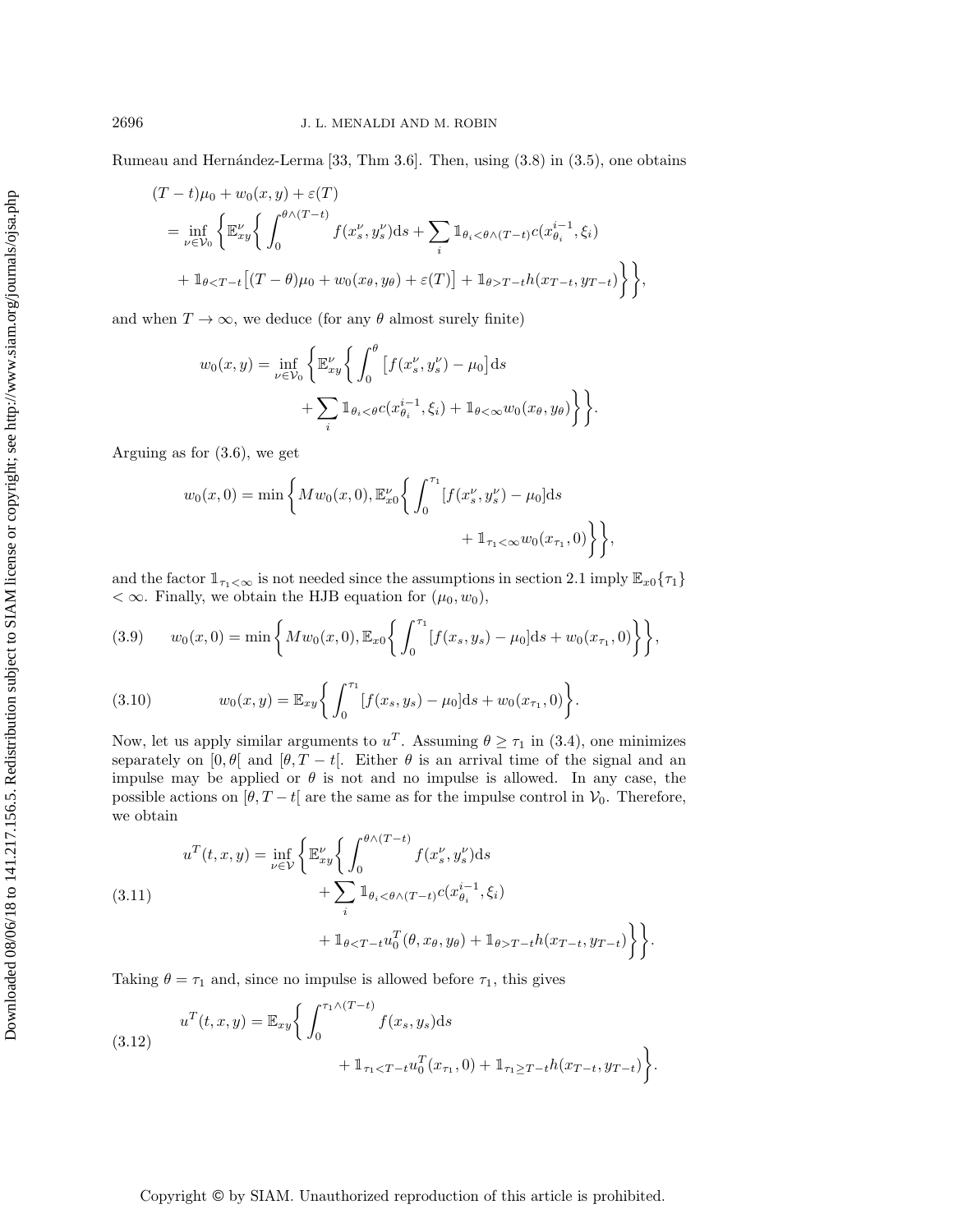*Remark* 3.1. Since  $u^T(t, x, y) = u_0^T(t, x, y) \quad \forall y > 0$  it is sufficient to obtain  $u_0^T(t, x, 0)$  and  $u^T(t, x, 0)$  to get the values for  $y > 0$ . Д

Let us assume that (similarly to the case of  $w_0$ )

there exists a bounded measurable function  $w(x, y)$ such that for the same constant  $\mu_0 \geq 0$  as in [\(3.8\)](#page-6-0),

(3.13) 
$$
\varepsilon(t, x, y, T) := u^T(t, x, y) - (T - t)\mu_0 - w(x, y) \to 0,
$$
  
as  $T \to \infty$ , locally uniformly in  $(x, y)$ , for each fixed t.

Then the same arguments give

(3.14) 
$$
w(x,y) = \inf_{\nu \in \mathcal{V}} \left\{ \mathbb{E}_{xy}^{\nu} \left\{ \int_0^{\theta} \left[ f(x_s^{\nu}, y_s^{\nu}) - \mu_0 \right] ds + \sum_i \mathbb{1}_{\theta_i < \theta} c(x_{\theta_i}^i, \xi_i) + \mathbb{1}_{\theta < \infty} w_0(x_{\theta}, y_{\theta}) \right\} \right\},
$$

and since no control can take place before  $\tau_1$ , one obtains

<span id="page-8-1"></span>(3.15) 
$$
w(x,y) = \mathbb{E}_{xy} \bigg\{ \int_0^{\tau_1} [f(x_s, y_s) - \mu_0] ds + w_0(x_{\tau_1}, 0) \bigg\}.
$$

<span id="page-8-0"></span>**4. Solutions of the HJB equations.** It is clear from [\(3.15\)](#page-8-1) that knowledge of  $(\mu_0, w_0(x, 0))$  will give  $w(x, y)$ , and also  $w_0(x, y)$  for  $y > 0$ . Therefore the key step is to solve [\(3.9\)](#page-7-0) for  $(\mu_0, w_0(x, 0))$ . For this purpose, we consider a discrete time HJB equation equivalent to [\(3.9\)](#page-7-0) as follows: Let us define

(4.1) 
$$
\ell(x) = \mathbb{E}_{x_0}^{\nu} \bigg\{ \int_0^{\tau_1} f(x_s, y_s) \mathrm{d}s \bigg\}.
$$

Recall that under the assumptions of section [2.1,](#page-2-2) we have

(4.2) 
$$
0 < a_1 \leq \mathbb{E}_{x0} \{ \tau_1 \} \leq a_2
$$

and, therefore,

$$
(4.3) \t\t\t 0 \le \ell(x) \le a_2 \|f\|.
$$

Moreover,  $\ell(x)$  is continuous (from the Feller property of  $x_t$  and the law of  $\tau_1$ ). From  $(2.5)$ , define also the operator P on  $C(E)$  by

(4.4) 
$$
Pg(x) = \mathbb{E}_{x0}\{g(x_{\tau_1})\} = \mathbb{E}_{x0}\{g(X_1)\},
$$

where  $X_n$  is the Markov chain  $X_n = x_{\tau_n}$ . The Feller property of  $x_t$  and the regularity of  $\lambda$  yield

$$
(4.5) \t\t Pg(x) \t maps C(E) \t into itself
$$

and, from  $(2.12)$ , it is also the case of M, as defined by  $(2.11)$ . In this section, we denote

$$
\tau(x) = \mathbb{E}_{x0}\{\tau_1\}.
$$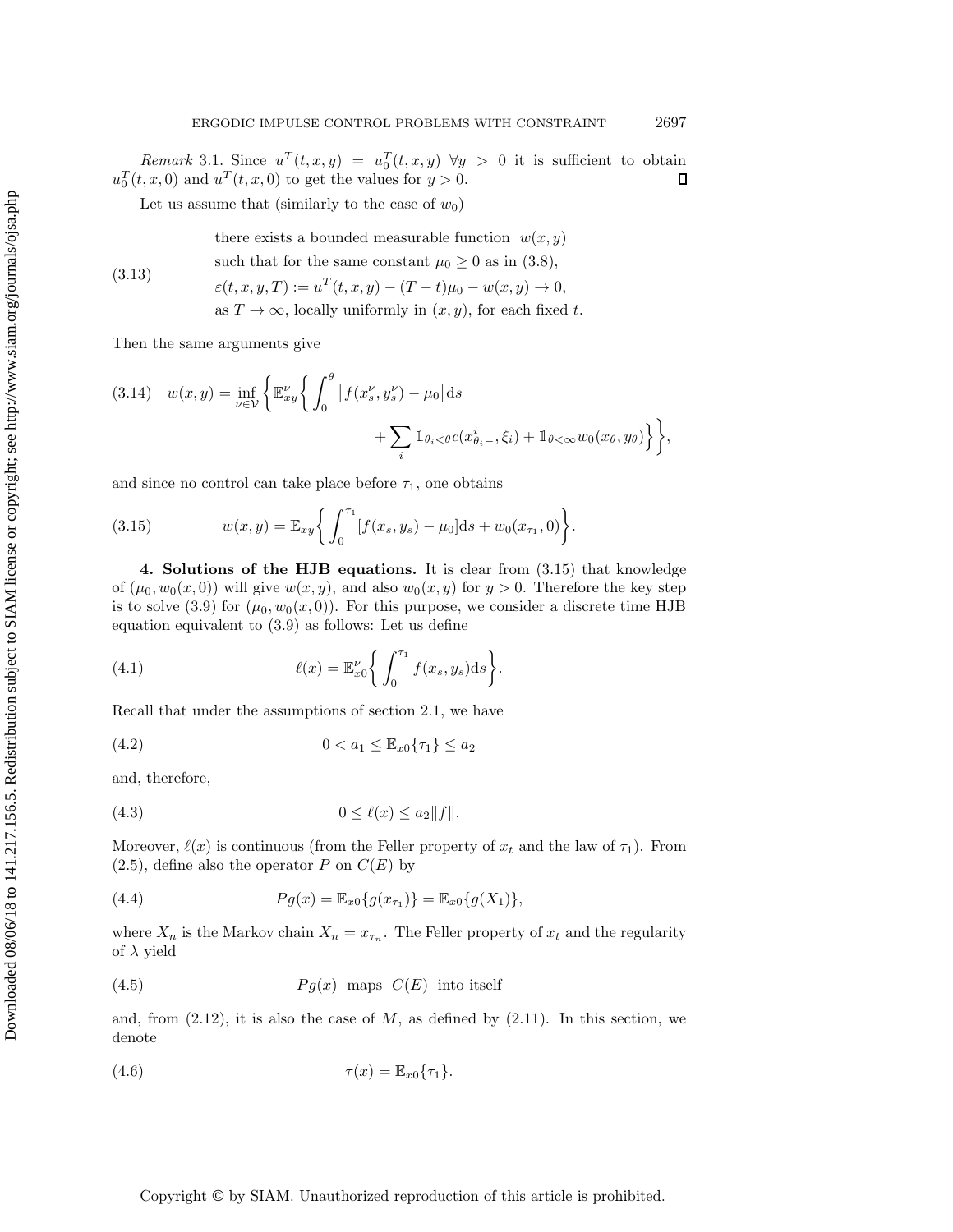With the previous notation, [\(3.9\)](#page-7-0) is written as (with  $w_0(x) = w_0(x, 0)$ )

<span id="page-9-1"></span>(4.7) 
$$
w_0(x) = \min \left\{ \inf_{\xi \in \Gamma(x)} \left\{ c(x,\xi) + w_0(\xi) \right\}, \ell(x) - \mu_0 \tau(x) + P w_0(x) \right\}.
$$

This expresses the fact that either there is an immediate impulse (when  $w_0(x) =$  $Mw_0(x)$  or the chain evolves with the kernel P and a running cost  $\ell(x) - \mu_0 \tau(x)$  is incurred. We will need the following lemma.

LEMMA 4.1. *Under the assumption* [\(2.6\)](#page-3-0), there exist a positive measure  $\gamma$  on E *and a constant*  $0 < \beta < 1$  *such that* 

(4.8) 
$$
P(x, B) \ge \tau(x)\gamma(B) \quad \forall B \in \mathcal{B}(E) \ \forall x \in E, \text{ and } \gamma(E) > \frac{1-\beta}{\tau(x)}.
$$

<span id="page-9-0"></span>*Proof.* Recall that the assumptions on  $\lambda$  imply

<span id="page-9-2"></span>
$$
0 < a_1 \le \tau(x) \le a_2.
$$

Thus, to satisfy the first inequality in [\(4.8\)](#page-9-0) it is sufficient to take

$$
\gamma(B) = \frac{1}{a_2} m(B) \quad \forall B \in \mathcal{B}(E),
$$

where  $m$  is the measure in  $(2.6)$ .

For the second inequality it is sufficient to take  $\beta \in ]0,1[$  such that

$$
\frac{m(E)}{a_2} > \frac{1-\beta}{a_1} \ge \frac{1-\beta}{\tau(x)} \quad \forall x \in E,
$$

<span id="page-9-4"></span>i.e.,  $1 - \beta < m(E)a_1/a_2$ .

Theorem 4.2. *Under the assumptions of section* [2.1](#page-2-2)*, there exists a solution*  $(\mu_0, w_0)$  *in*  $\mathbb{R}^+ \times C(E)$  *of* [\(4.7\)](#page-9-1) *and, therefore, of* [\(3.9\)](#page-7-0)*.* 

*Proof.* For the sake of simplicity, in this proof, we drop the index 0.

We first transform [\(4.7\)](#page-9-1): The assumptions on  $c(x, \xi)$  imply that multiple simultaneous impulses are not optimal (see Remark [2.2\)](#page-3-6), so we restrict the controls to those without multiple simultaneous impulses. Therefore, in [\(4.7\)](#page-9-1), after an impulse  $\xi$ , the chain evolves without control until the next transition, i.e.,  $w_0(\xi)$  =  $\ell(\xi) - \mu \tau(\xi) + P w(\xi)$ . This gives

<span id="page-9-3"></span>(4.9) 
$$
w(x) = \inf_{\xi \in \Gamma(x) \cup \{x\}} \{ \ell(\xi) + \mathbb{1}_{x \neq \xi} c(x, \xi) - \mu \tau(\xi) + P w(\xi) \}.
$$

Denote

$$
L(x,\xi) = \ell(\xi) + \mathbb{1}_{x \neq \xi} c(x,\xi)
$$

and, for  $v \in B(E)$ ,

$$
T(x,\xi;v) = L(x,\xi) + Pv(\xi) - \tau(\xi) \int_E v(z)\gamma(\mathrm{d}z)
$$

and

$$
Rv(x) = \inf_{\xi \in \Gamma(x) \cup \{x\}} T(x, \xi; v).
$$

 $\Box$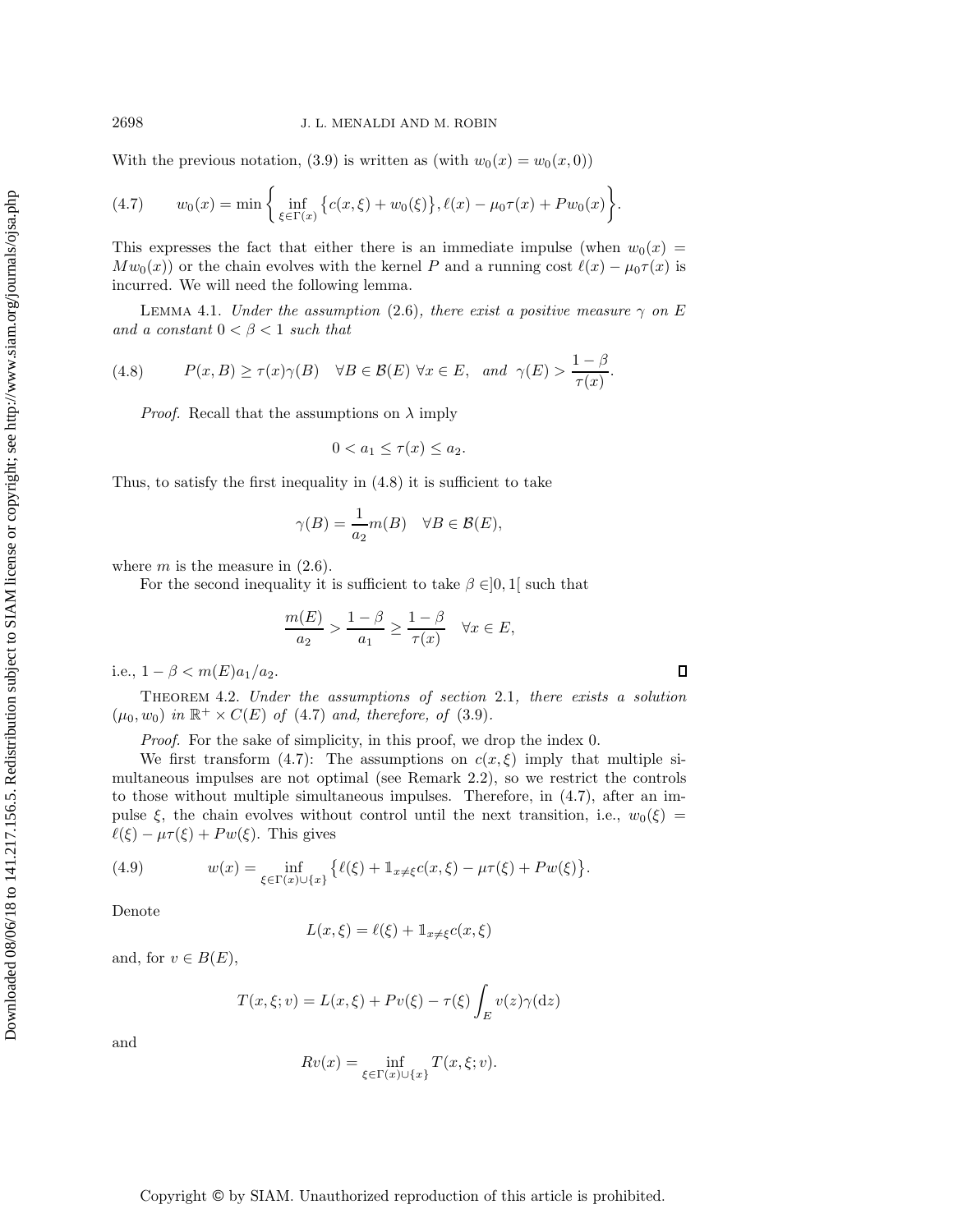Define also

$$
P'(x, dz) = P(x, dz) - \tau(x)\gamma(dz) \quad \forall x \in E,
$$

which is a positive measure on  $E$  for each  $x$  in  $E$ , in view of Lemma [4.1.](#page-9-2) Denote

<span id="page-10-1"></span>
$$
P'(x,v) = \int_E v(z)P'(x,\mathrm{d}z).
$$

Letting  $v_1, v_2$  be two bounded measurable functions, we have

(4.10) 
$$
|T(x,\xi;v_1) - T(x,\xi;v_2)| = |P'(\xi,v_1 - v_2)|.
$$

Moreover, from Lemma [4.1,](#page-9-2) we have

$$
P'(x,E) < \beta \quad \forall x \in E.
$$

Therefore from [\(4.10\)](#page-10-1) we deduce that R is a contraction on  $B(E)$  and has a unique fixed point  $w = Rw$ .

If we define

$$
\mu = \int_E w(z)\gamma(\mathrm{d}z),
$$

then  $(\mu, w)$  is a solution of [\(4.9\)](#page-9-3) and [\(4.7\)](#page-9-1). Moreover, since

$$
Rv(x) = \min \left\{ \ell(x) + P'(x, v), \inf_{\xi \in \Gamma(x)} \left\{ \ell(\xi) + c(x, \xi) + P'(\xi, v) \right\} \right\},\
$$

it is clear that  $Rv \in C(E)$  if  $v \in C(E)$  and, therefore,  $w \in C(E)$ .

In addition, since  $\ell(x) \geq 0$  and  $c(x, \xi) > 0$ , we deduce that the fixed point  $w \geq 0$ , which also implies  $\mu \geq 0$ .  $\Box$ 

As a corollary,  $w(x, y)$  in [\(3.15\)](#page-8-1) is well defined with  $w_0(x, 0) = w_0(x)$  from Theorem [4.2.](#page-9-4)

*Remark* 4.3. The assumption [\(4.8\)](#page-9-0) is used in Kurano [\[21,](#page-21-16) [22\]](#page-21-17), in the context of semi-Markov decision processes.  $\Box$ 

*Remark* 4.4. In the case where  $\tau(x)$  is constant, which corresponds to an intensity  $\lambda(y)$  independent of x, [\(4.7\)](#page-9-1) is the HJB equation of a standard discrete time impulse control as studied in Stettner [\[36\]](#page-22-5) for  $\Gamma(x) = \Gamma$  fixed.  $\Box$ 

<span id="page-10-0"></span>**5. Existence of an optimal control.** We make the following additional assumptions:

> for the process  $(x_t, y_t)$  as defined in section [2.1,](#page-2-2) there exists a unique invariant measure  $\zeta$  on  $E \times \mathbb{R}^+$ and there exists a continuous function  $h(x, y)$  such that, for any stopping time  $\tau$  with  $\mathbb{E}_{xy}\{\tau\}<\infty$ ,

(5.1)

<span id="page-10-3"></span><span id="page-10-2"></span>
$$
\mathbb{E}_{xy}\big\{h(x_{\tau}, y_{\tau})\big\} = h(x, y) - \mathbb{E}_{xy}\bigg\{\int_0^{\tau} \big(f(x_t, y_t) - \bar{f}\big) \mathrm{d}t\bigg\},
$$
\n
$$
\text{where } \bar{f} = \int_{E \times \mathbb{R}^+} f(x, y) \zeta(\mathrm{d}x, \mathrm{d}y).
$$

Note that h plus a constant also satisfies this equation.

For the auxiliary problem, we state the following.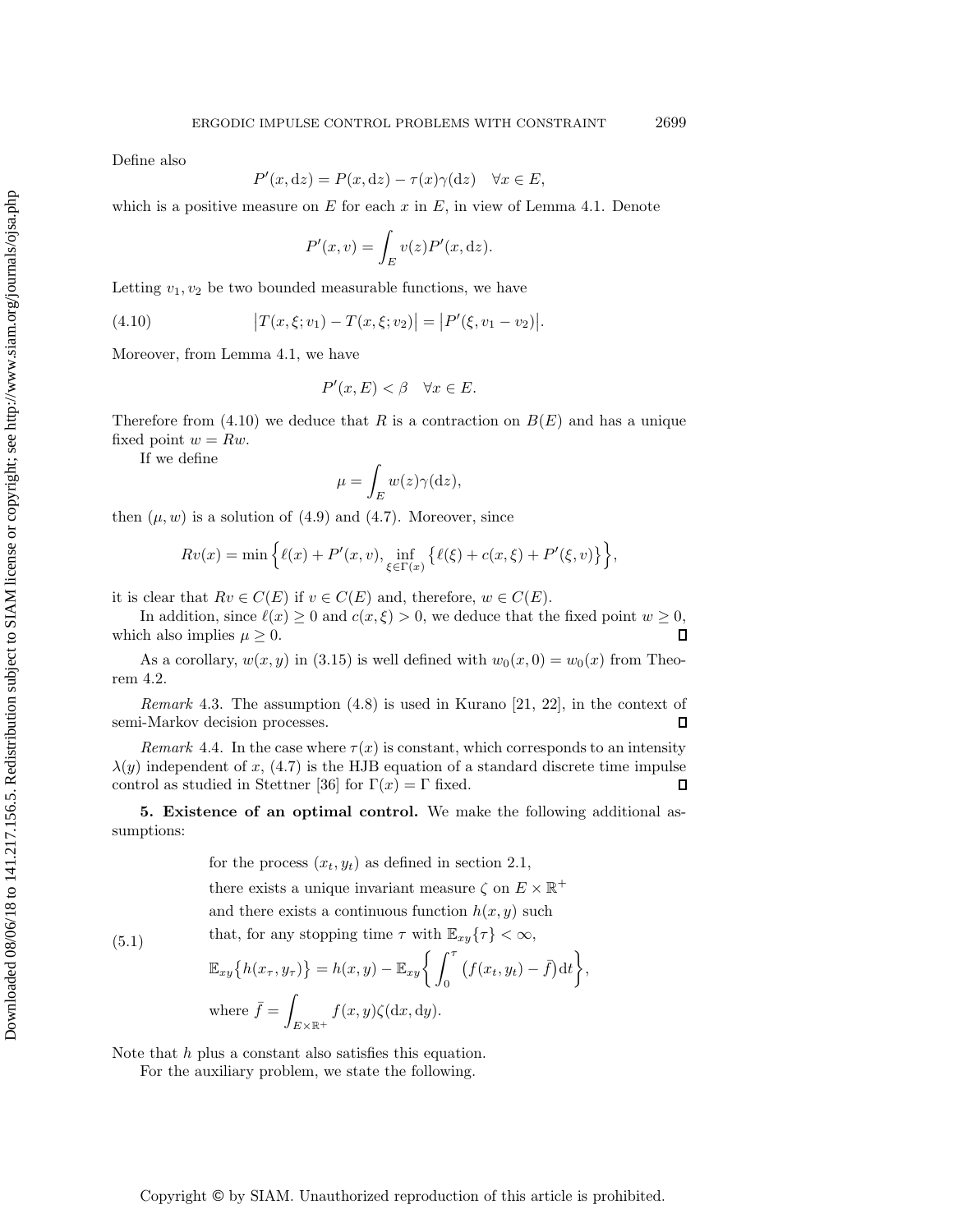Theorem 5.1. *Under the assumptions of* section [2.1](#page-2-2)*, and* [\(5.1\)](#page-10-2)*,*

(5.2) 
$$
\mu_0 = \inf_{\nu \in \mathcal{V}_0} \tilde{J}(x, 0, \nu),
$$

*where*  $\mu_0$  *is given by* Theorem [4.2](#page-9-4) *and*  $\tilde{J}$  *is defined by* [\(2.16\)](#page-5-2)*. Moreover, there exists an optimal feedback control.*

*Proof.* Let us first show that

$$
(5.3) \t\t \tilde{J}(x, y, 0) = \bar{f},
$$

where  $\nu = 0$  means "no control," that is,

<span id="page-11-0"></span>
$$
\tilde{J}(x, y, 0) = \liminf_{n \to \infty} \frac{1}{\mathbb{E}_{xy} \{\tau_n\}} \mathbb{E}_{xy} \left\{ \int_0^{\tau_n} f(x_t, y_t) dt \right\}.
$$

Indeed, from [\(5.1\)](#page-10-2), we have

(5.4) 
$$
\mathbb{E}_{xy}\left\{h(x_{\tau_n}, y_{\tau_n})\right\} = h(x, y) - \mathbb{E}_{xy}\left\{\int_0^{\tau_n} \left[f(x_t, y_t) - \bar{f}\right] dt\right\}
$$

(note that  $\mathbb{E}\{\tau_n\}<\infty$  and  $y_{\tau_n}=0$ ), which gives

<span id="page-11-3"></span>
$$
\frac{1}{\mathbb{E}_{xy}\{\tau_n\}}\mathbb{E}_{xy}\left\{\int_0^{\tau_n}f(x_t,y_t)\mathrm{d}t\right\} = \bar{f} + \frac{1}{\mathbb{E}_{xy}\{\tau_n\}}\mathbb{E}_{xy}\left\{h(x,y) - h(x_{\tau_n}, y_{\tau_n})\right\}.
$$

Taking the limit when  $n \to \infty$ , since  $y_{\tau_n} = 0$  and  $h(x, 0)$  is bounded (since h is continuous and  $E$  compact),  $(5.3)$  is obtained.

As a consequence, one can restrict the set of controls to those such that

(5.5) 
$$
\tilde{J}(x, y, \nu) \leq \tilde{J}(x, y, 0) = \bar{f}.
$$

Next let us show that

(5.6) 
$$
\mu_0 \leq \tilde{J}(x, 0, \nu) \quad \forall v \in \mathcal{V}_0.
$$

Rewrite the HJB equation [\(4.7\)](#page-9-1) as

<span id="page-11-2"></span><span id="page-11-1"></span>
$$
w_0(x) = \min \{ M w_0(x), L(x) + P w_0(x) \}
$$

with  $L(x) = \ell(x) - \tau(x)\mu_0$ .

From this equation, for any discrete impulse control  $\{(\eta_i, \xi_i) : i \geq 1\}$ , we deduce

$$
w_0(x, 0) \le \mathbb{E}_{x_0}^{\nu} \bigg\{ \sum_{i=0}^{n-1} L(X_i) + \sum_j \mathbb{1}_{\eta_j \le n} c(X_{\eta_j}, \xi_j) + w_0(X_n) \bigg\},
$$

where, here,  $X_i$  denotes the controlled discrete time process.

Denoting  $\nu = \{(\theta_i, \xi_i) : i \geq 1\}$  as the impulse control corresponding to  $\{(\eta_i, \xi_i) : i \geq 1\}, \text{ i.e., with } \theta_i = \tau_{\eta_i}, \text{ we obtain}$ 

$$
w_0(x) \le \mathbb{E}_x^{\nu} \left\{ \int_0^{\tau_n} \left[ f(x_t, y_t) - \mu_0 \right] dt + \sum_j \mathbb{1}_{\theta_j \le \tau_n} c(x_{\theta_j}^{j-1}, \xi_j) + w_0(x_{\tau_n}) \right\}
$$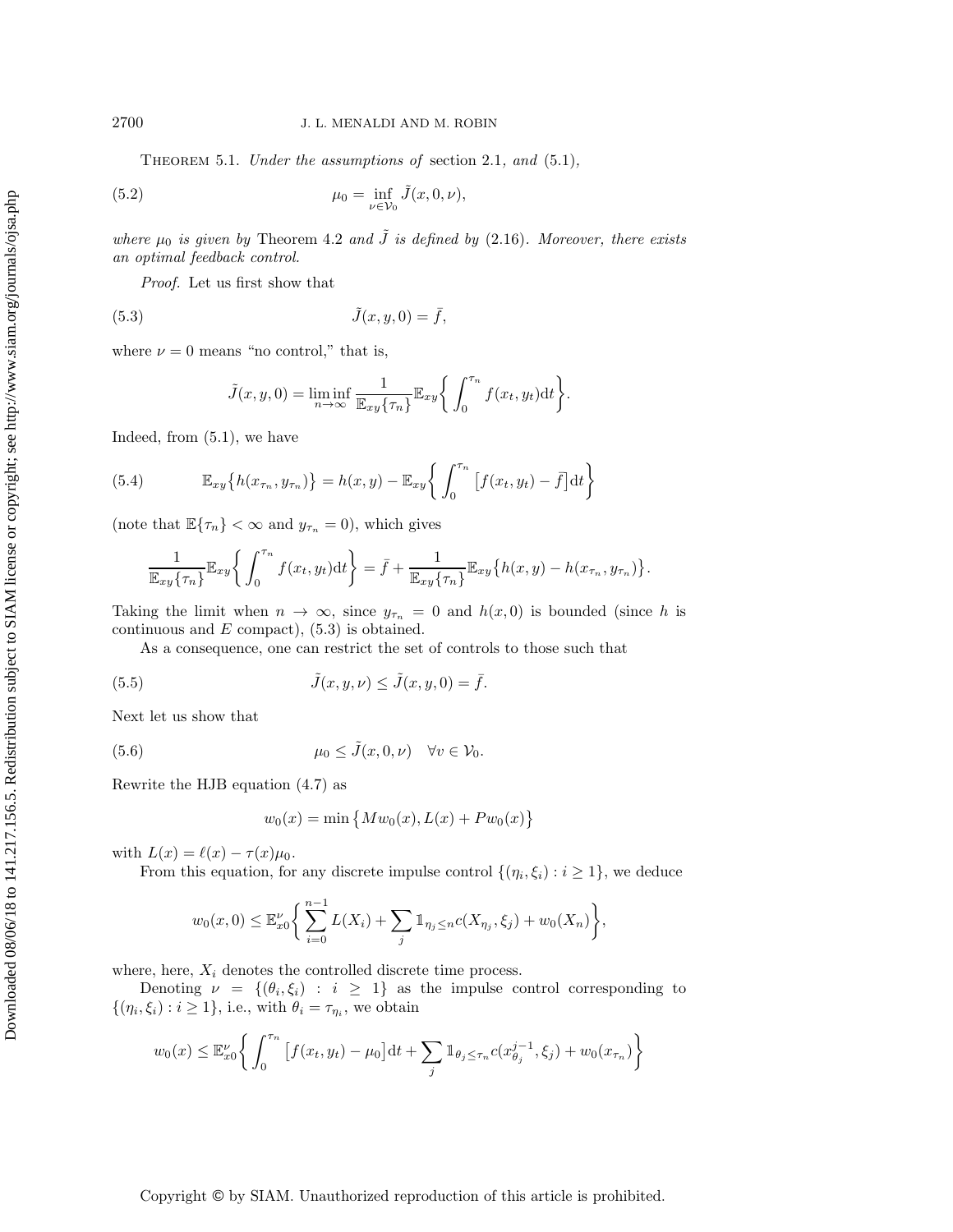and, therefore,

$$
\mu_0 \leq \frac{1}{\mathbb{E}_{x0}^{\nu}{\{\tau_n\}}}\mathbb{E}_{x0}^{\nu}\bigg\{\int_0^{\tau_n}f(x_t,y_t)\mathrm{d}t + \sum_j \mathbb{1}_{\theta_j \leq \tau_n}c(x_{\theta_j}^{j-1},\xi_j) + w_0(x_{\tau_n}) - w_0(x)\bigg\},\,
$$

and since w is bounded and  $\mathbb{E}_{x_0}^{\nu} \{\tau_n\} \to \infty$ , we obtain [\(5.6\)](#page-11-1).

Therefore, with [\(5.5\)](#page-11-2),

$$
\mu_0 \le \inf_{\nu \in \mathcal{V}_0} \{ \tilde{J}(x, 0, \nu) \} \le \tilde{J}(x, 0, 0) = \bar{f}.
$$

Consequently, if  $\mu_0 = \bar{f}$  then

$$
\mu_0 = \inf_{\nu \in \mathcal{V}_0} \{ \tilde{J}(x, 0, \nu) \} = \tilde{J}(x, 0, 0),
$$

and "do nothing" (i.e., the control without any impulse) is optimal.

Let us now consider the case  $\mu_0 < f$ . Using [\(5.4\)](#page-11-3) for  $n = 1$ , the HJB equation  $(3.9)$  for  $(\mu_0, w_0)$  can be rewritten, dropping again the index 0 for simplicity and with  $\psi = Mw,$ 

$$
(w-h)(x) = \min \{ (\psi-h)(x), (\bar{f}-\mu)\mathbb{E}_{x0}\{\tau_1\} + \mathbb{E}_{x0}\{(w-h)(x_{\tau_1})\} \},
$$

where, here,  $h = h(x, 0)$ . Moreover, since h is defined up to an additive constant and is bounded, one can assume  $h \leq 0$ , and rewrite it as

(5.7) 
$$
\tilde{w}(x) = \min \{ \tilde{\psi}(x), \tilde{\ell}(x) + P\tilde{w}(x) \}
$$

with  $\tilde{w} = w - h$ ,  $\tilde{\psi} = \psi - h$ , and  $\tilde{\ell}(x) = (\bar{f} - \mu)\mathbb{E}_{x0}\{\tau_1\}.$ 

For the Markov chain  $X_n = x_{\tau_n}$ , this [\(5.7\)](#page-12-0) is the HJB equation of a stopping time problem as studied in Bensoussan [\[4,](#page-21-13) Chapter 7, pp. 67–77], with the conditions stated herein, namely,  $\tilde{\psi} \geq 0$ ,  $\ell(x) \geq \ell_0 > 0$ . Therefore, we have

<span id="page-12-0"></span>
$$
\tilde{w}(x) = \inf \left\{ \mathbb{E}_x \left\{ \sum_{j=1}^{n-1} \tilde{\ell}(X_j) + \tilde{\psi}(X_n) \right\} \right\},\
$$

where the infimum is taken over the G-stopping times  $\eta$  (with values in N), and there is an optimal control  $\hat{\eta}$  given by

$$
\hat{\eta} = \inf \left\{ n \ge 0 : \tilde{w}(X_n) = \tilde{\psi}(X_n) \right\}
$$

with  $\mathbb{E}_x\{\hat{\eta}\}<\infty$ .

Going back to w, the same result holds, with the same  $\hat{\eta}$ , namely,

$$
w(x) = \inf_{\eta} \left\{ \mathbb{E}_x \left\{ \sum_{j=1}^{\eta-1} \ell(X_j) + \psi(X_{\eta}) \right\} \right\},\
$$

with

$$
\ell(x) = \mathbb{E}_{x0} \int_0^{\tau_1} [f(x_t, y_t) - \mu] dt
$$

and

$$
w(x) = \inf_{\eta} \left\{ \mathbb{E}_x \left\{ \sum_{j=1}^{\eta-1} \ell(X_j) + M w(X_{\eta}) \right\} \right\}.
$$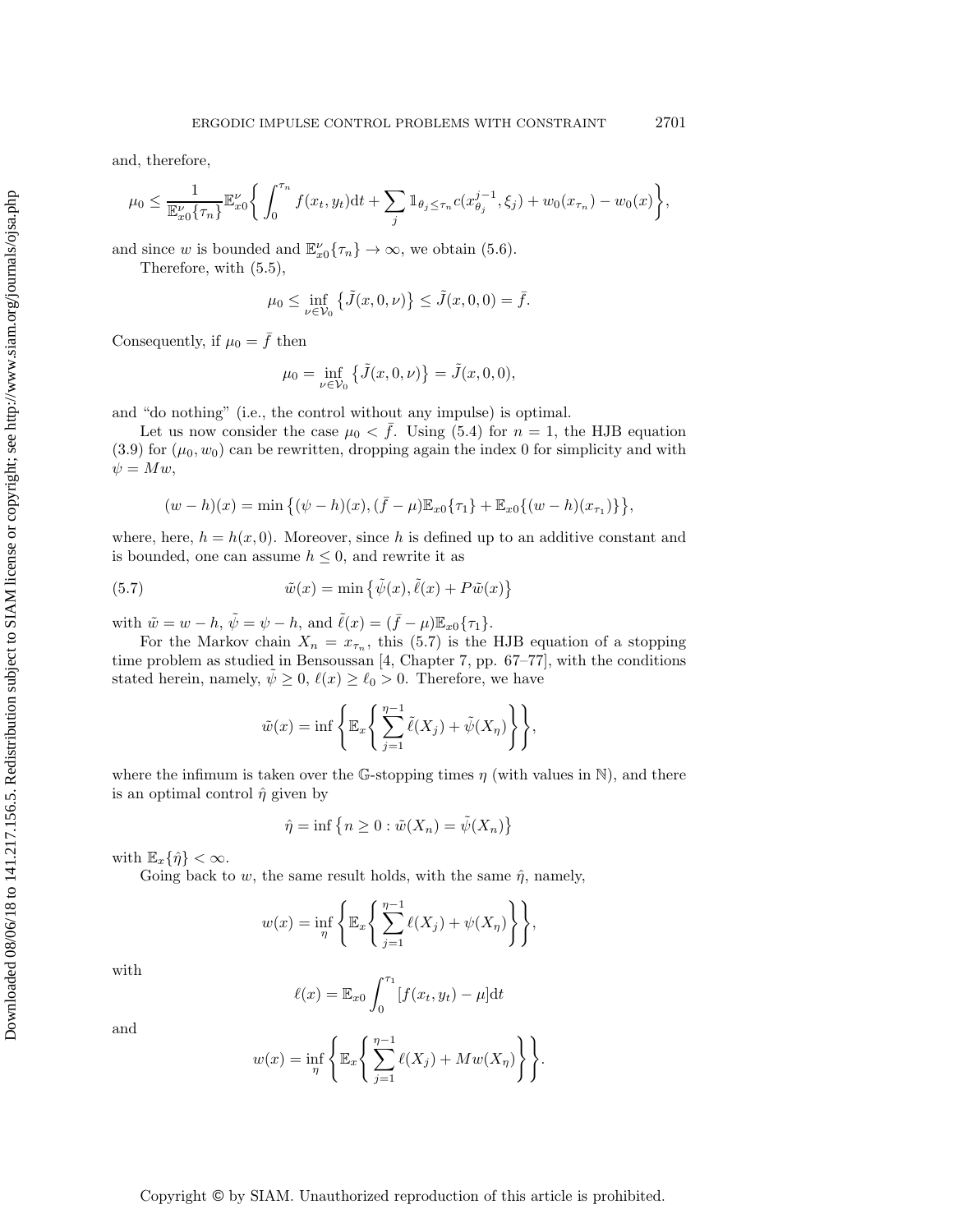By the standard results on the optimal stopping time problems,

$$
M_n = \mathbb{E}_x \left\{ \sum_{j=1}^{n-1} \ell(X_j) + w(X_n) \right\} \text{ is a } \mathcal{G}_n \text{ submartingale}
$$

and

$$
\hat{M}_n = \mathbb{E}_x \left\{ \sum_{j=1}^{(\eta-1)\wedge(n-1)} \ell(X_j) + w(X_{\eta \wedge n}) \right\} \text{ is a } \mathcal{G}_n \text{ martingale.}
$$

From this, for the zero-admissible (discrete) impulse control  $\nu = \{(\eta_i, \xi_i) : i \geq 1\}$  one can compute

$$
w(x) \le \mathbb{E}_{x_0}^{\nu} \left\{ \sum_{i=1}^{n-1} \ell(X_i) + \sum_i \mathbb{1}_{\eta_i \le n} c(X_{\eta_i}, \xi_i) + w(X_n) \right\}
$$

which means

$$
w(x) \le \mathbb{E}_{x0}^{\nu} \left\{ \int_0^{\tau_n} \left[ f(x_t^{\nu}, y_t^{\nu}) - \mu \right] dt + \sum_i \mathbb{1}_{\theta_{\eta_i} \le \tau_n} c(x_{\theta_{\eta_i}}^{i-1}, \xi_i) + w(x_{\tau_n}^{n-1}) \right\}
$$

and, therefore, since w is bounded and  $\mathbb{E}_{x0}\{\tau_n\}\to\infty$  we deduce

(5.8) 
$$
\mu \leq \tilde{J}(x, 0, \nu) \quad \forall \nu \in \mathcal{V}_0.
$$

Then, defining  $\hat{\nu} = \{(\hat{\eta}_i, \hat{\xi}_i) : i \geq 1\}$  by

<span id="page-13-0"></span>
$$
\hat{\eta}_i = \inf \{ n \ge \hat{\eta}_{i-1} : w(X_n) = Mw(X_n) \}, \quad \hat{\xi}_i = \hat{\xi}(X_{\hat{\eta}_i}), \quad i \ge 1,
$$

where  $\hat{\eta}_0 = 0$  and  $\xi(x)$  is a Borel measurable selector realizing the infimum in  $M w(x)$ , we obtain the equality in [\(5.8\)](#page-13-0) using the martingale property of  $M_n$ . П

*Remark* 5.2. (1) When  $\lambda(x, y) = \lambda(y)$ ,  $y_t$  is independent of  $x_t$  and under the assumptions of section [2.1,](#page-2-2)  $y_t$  has a unique invariant measure given by

$$
\zeta_1(B) = \frac{1}{\mathbb{E}\{\tau\}} \mathbb{E}\left\{\int_0^{\tau} \mathbb{1}_B(y_t) dt\right\} \quad \forall B \in \mathcal{B}(\mathbb{R}^+)
$$
  
with  $\tau = \inf\left\{t \ge 0 : y_t = 0\right\},\$ 

(e.g., see Davis [\[10,](#page-21-2) pp. 130–131]); actually, in this case,  $y_t$  is a simple example of a piecewise deterministic Markov process. Therefore, if  $x_t$  has a unique invariant probability  $\zeta_2$  on E, then the couple  $(x_t, y_t)$  has the invariant probability  $\zeta = \zeta_2 \otimes \zeta_1$ .

(2) If  $f(x, y) = f(x)$  then it is sufficient to assume that Poisson's equation for  $x_t$ alone, i.e.,  $-A_xh(x) = f(x) - \bar{f}$ , has a continuous solution.

<span id="page-13-1"></span>(3) In the general case (namely,  $\lambda(x, y)$  and  $f(x, y)$ ), it seems necessary to have an explicit knowledge of  $x_t$  to verify directly assumption  $(5.1)$ , which is clearly satisfied if there exists a continuous bounded solution of Poisson's equation  $-A_{xy}h(x, y) =$  $f(x, y) - f$ , but this assumption is too restrictive in our case because of  $y_t$ . This would not be the case if the signal  $y_t$  belongs to a bounded interval [0, b] instead of the whole  $\mathbb{R}^+$ , however, some new difficulties arrive with the corresponding infinitesimal generator  $A_{xy}$ .  $\Box$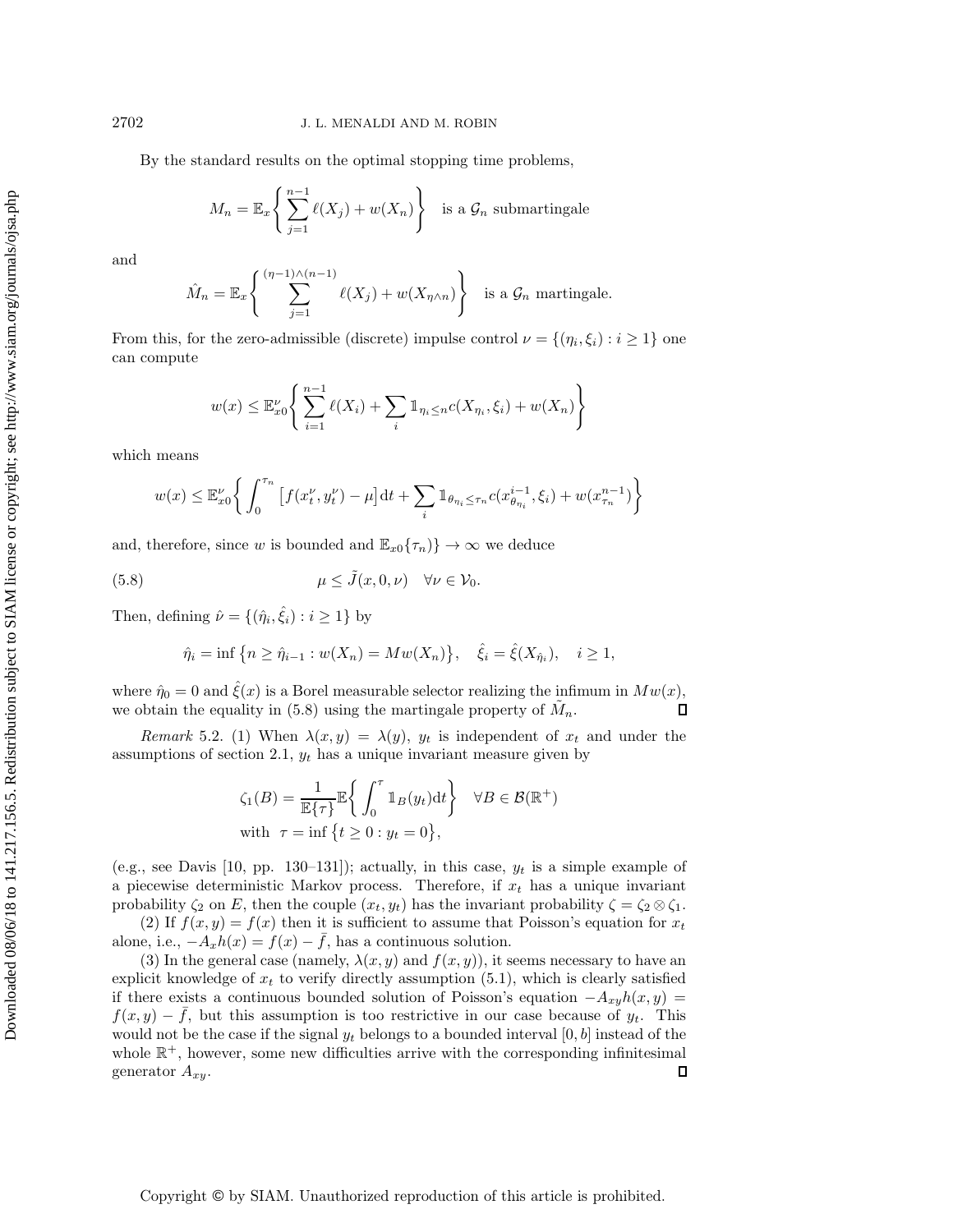Corollary 5.3. *Under the assumptions of* section [2.1](#page-2-2) *and* [\(5.1\)](#page-10-2)*,*

(5.9) 
$$
\mu_0 = \inf_{\nu \in \mathcal{V}} \tilde{J}(x, y, \nu),
$$

*where*  $\mu_0$  *is given by* Theorem [4.2](#page-9-4) *and*  $\tilde{J}$  *is defined by* [\(2.16\)](#page-5-2)*.* 

*Proof.* Recall the definition of  $w_0(x, y)$  in [\(3.10\)](#page-7-1):

$$
w_0(x,y) = \mathbb{E}_{xy} \bigg\{ \int_0^{\tau_1} \big[ f(x_t, y_t) - \mu_0 \big] \mathrm{d}t + w_0(x_{\tau_1}, 0) \bigg\},
$$

where  $w_0(x, 0) = w_0(x)$  is (with  $\mu_0$ ) the solution obtained in Theorem [4.2.](#page-9-4)

If  $\nu = \{(\tau_i, \xi_i) : i \geq 1\}$  is an admissible impulse control, then  $\theta_1 \geq \tau_1$ . Therefore,  $\theta_1$  can be written as  $\theta_1 = \tau_1 + \tilde{\theta}_1$ , where  $\tilde{\theta}_1$  is a stopping time with respect to  $\mathcal{F}_{\tau_1+t}$ , and similarly with  $\tau_2 = \tau_1 + \tilde{\tau}_2$ . From the properties of  $w_0$ , we have

$$
w_0(x_{\tau_1}) \leq \mathbb{E}_{x_{\tau_1}0}^{\nu} \bigg\{ \int_0^{\tilde{\tau}_2} \big[ f(x_t, y_t) - \mu_0 \big] \mathrm{d}t + \mathbb{1}_{\tilde{\theta}_1 \leq \tilde{\tau}_2} c(x_{\tilde{\theta}_1}^0, \xi_1) + w_0(x_{\tilde{\tau}_2}, 0) \bigg\},
$$

which gives

$$
w_0(x,y) \leq \mathbb{E}_{xy}^{\nu} \left\{ \int_0^{\tau_1} \left[ f(x_t, y_t) - \mu_0 \right] dt + \int_{\tau_1}^{\tau_2} \left[ f(x_t, y_t) - \mu_0 \right] dt + \mathbb{1}_{\theta_1 \leq \tau_2} c(x_{\theta_1}^0, \xi_1) + w_0(x_{\tau_2}, 0) \right\}
$$

or, equivalently,

$$
w_0(x,y) \leq \mathbb{E}_{xy}^{\nu} \bigg\{ \int_0^{\tau_2} \big[ f(x_t, y_t) - \mu_0 \big] \mathrm{d}t + \mathbb{1}_{\theta_1 \leq \tau_2} c(x_{\theta_1}^0, \xi_1) + w_0(x_{\tau_2}, 0) \bigg\}.
$$

Iterating this argument we obtain

<span id="page-14-1"></span>
$$
\mu_0 \le \tilde{J}(x, y, \nu) \quad \forall \nu \in \mathcal{V}.
$$

Using the optimal control defined in Theorem [5.1,](#page-10-3) we get the equality for the control  $\hat{\nu}_1$  translated by  $\tau_1$ , i.e., with  $\hat{\theta}_i = \tau_1 + \tilde{\tau}_{\hat{\eta}_i}, i \geq 1$ .  $\Box$ 

*Remark* 5.4. As mentioned in Arapostathis et al. [\[1,](#page-21-18) p. 287], our definition, either  $(2.13)$  or  $(2.16)$ , of our cost with "liminf" gives a rather "optimistic" measure of performance; however, the inequality just before [\(5.8\)](#page-13-0) shows that essentially there are no changes if lim inf is replaced by lim sup in the definition, either [\(2.13\)](#page-5-1) or [\(2.16\)](#page-5-2), of the cost, either  $J(x, y, \nu)$  or  $\tilde{J}(x, y, \nu)$ . Moreover, the minimization with either lim inf or lim sup yields the same value  $\mu = \mu_0$ . Л

PROPOSITION 5.5. If  $(\mu_0, w_0)$  *is a solution of* [\(3.9\)](#page-7-0) *provided by* Theorem [4.2](#page-9-4), *then*  $w(x, y)$ *, defined by* [\(3.15\)](#page-8-1)*, is the solution of the equation* 

(5.10) 
$$
-A_{xy}w(x) + \lambda(x, y)[w(x, 0) - Mw(x, 0)]^{+} = f(x, y) - \mu_0.
$$

<span id="page-14-2"></span>*Proof.* The first step is to show the following lemma.

<span id="page-14-0"></span>Lemma 5.6. *Under the assumptions of section* [2.1](#page-2-2)*, we have*

(5.11) 
$$
w_0(x) = \min \{w(x, 0), Mw(x, 0)\}.
$$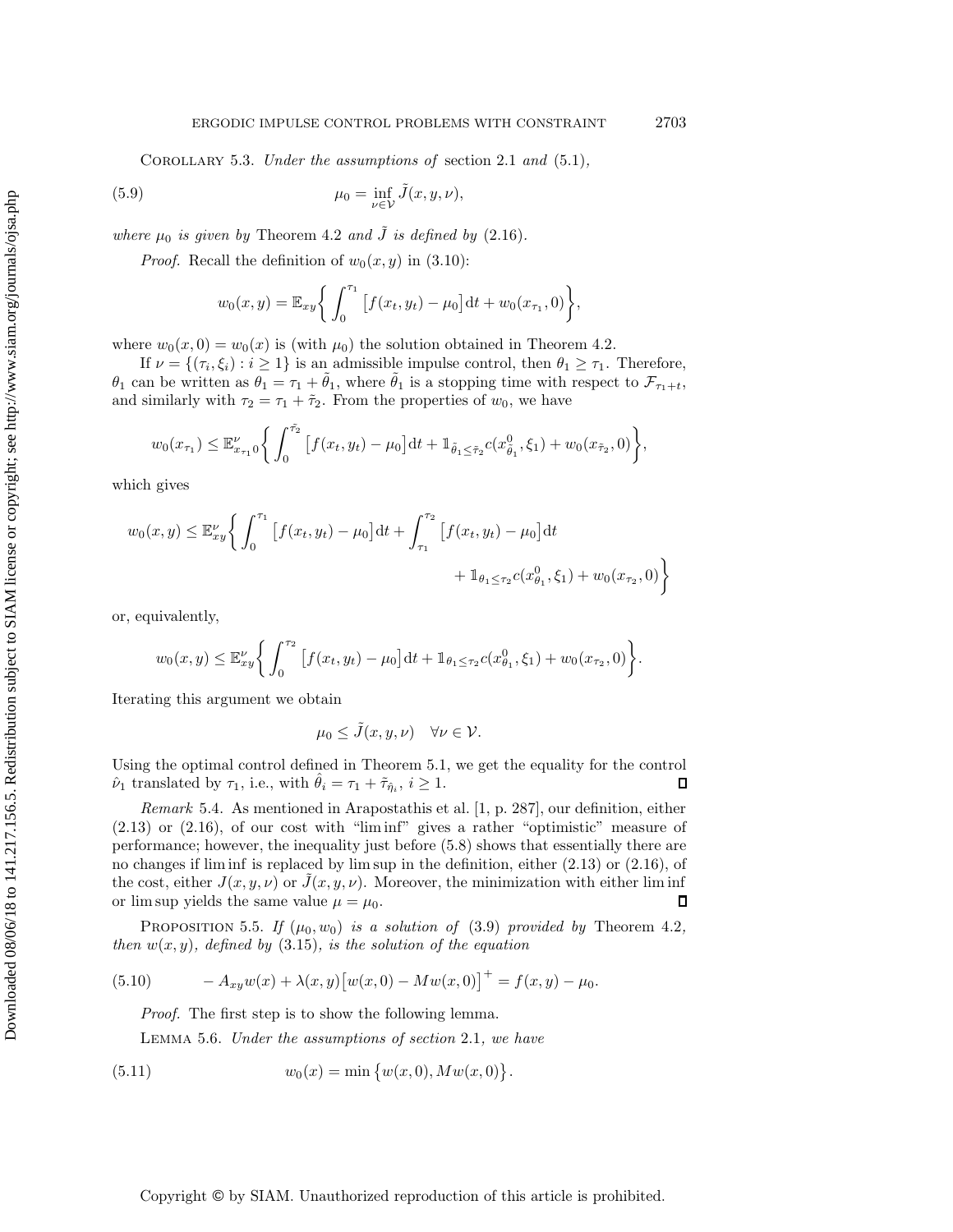*Proof of lemma.* Note that

$$
w(x, 0) = \mathbb{E}_{x0}\left\{\int_0^{\tau_1} \left[f(x_t, y_t) - \mu_0\right] dt + w_0(x_{\tau_1})\right\} := Tw_0(x).
$$

Therefore

<span id="page-15-1"></span>
$$
\min\{Mw_0(x), w(x, 0)\} = \min\{Mw_0(x), Tw_0(x)\} = w_0,
$$

where the last equality comes from  $(3.9)$  for  $(\mu_0, w_0)$ .

So the point is now to show

(5.12) 
$$
Mw_0(x) = Mw(x, 0).
$$

Observe also that, by definition,

(5.13) 
$$
w_0(x) \le Tw_0(x) = w(x, 0)
$$

and, therefore,

$$
(5.14) \t\t Mw0(x) \leq Mw(x, 0).
$$

For a fixed x, let  $\hat{\xi}$  satisfy the infimum in  $Mw_0(x)$ , i.e.,  $Mw_0(x) = c(x, \hat{\xi}) + w_0(\hat{\xi})$ . Let us check that  $\hat{\xi}$  is also a minimizer for  $Mw(x, 0)$ . Indeed, the equality

<span id="page-15-0"></span>
$$
w_0(x) = \min\{Mw_0(x), w(x, 0)\}\
$$

yields

$$
Mw_0(x) = c(x, \hat{\xi}) + \min\{w(\hat{\xi}, 0), Mw_0(\hat{\xi})\}.
$$

Now, if  $Mw_0(\hat{\xi}) < w(\hat{\xi}, 0)$ , then

$$
Mw_0(x) = c(x, \hat{\xi}) + Mw_0(\hat{\xi}) = c(x, \hat{\xi}) + c(\hat{\xi}, \xi') + w_0(\xi', 0),
$$

where  $\xi'$  realizes the infimum in  $Mw_0(\hat{\xi})$ .

However, if we assume that the strict inequality holds in assumption  $(2.10)$  on c, then one gets

$$
Mw_0(x) > c(x, \xi') + w_0(\xi', 0) \ge Mw_0(x),
$$

which is impossible. Therefore,

$$
Mw_0(\hat{\xi}) \ge w(\hat{\xi}, 0)
$$

and

$$
Mw_0(x) = c(x, \hat{\xi}) + w(\hat{\xi}, 0) \ge Mw(x, 0).
$$

Coming back to the assumption [\(2.10\)](#page-3-2) on c, let us replace c with  $c_{\varepsilon}(x,\xi)$  =  $\mathbb{1}_{x\neq\xi}\varepsilon+c(x,\xi)$  (where the strict inequality holds in assumption [\(2.10\)](#page-3-2) on  $c_{\varepsilon}$ ), and as  $\varepsilon \to 0$ , we also get  $Mw_0(x) \geq Mw(x, 0)$ . Hence, this together with [\(5.14\)](#page-15-0) gives [\(5.12\)](#page-15-1) П and, therefore, [\(5.11\)](#page-14-0).

Continuing with the proof, the equality [\(5.11\)](#page-14-0) obtained in the above Lemma [5.6](#page-14-1) in [\(3.15\)](#page-8-1) gives

(5.15) 
$$
w(x,y) = \mathbb{E}_{xy} \bigg\{ \int_0^{\tau_1} \big[ f(x_t, y_t) - \mu_0 \big] dt + \min \big\{ w(x_{\tau_1}, 0), M w(x_{\tau_1}, 0) \big\} \bigg\}.
$$

Note that,  $y_t = y + t$  on  $[0, \tau_1]$  under  $P_{xy}$ .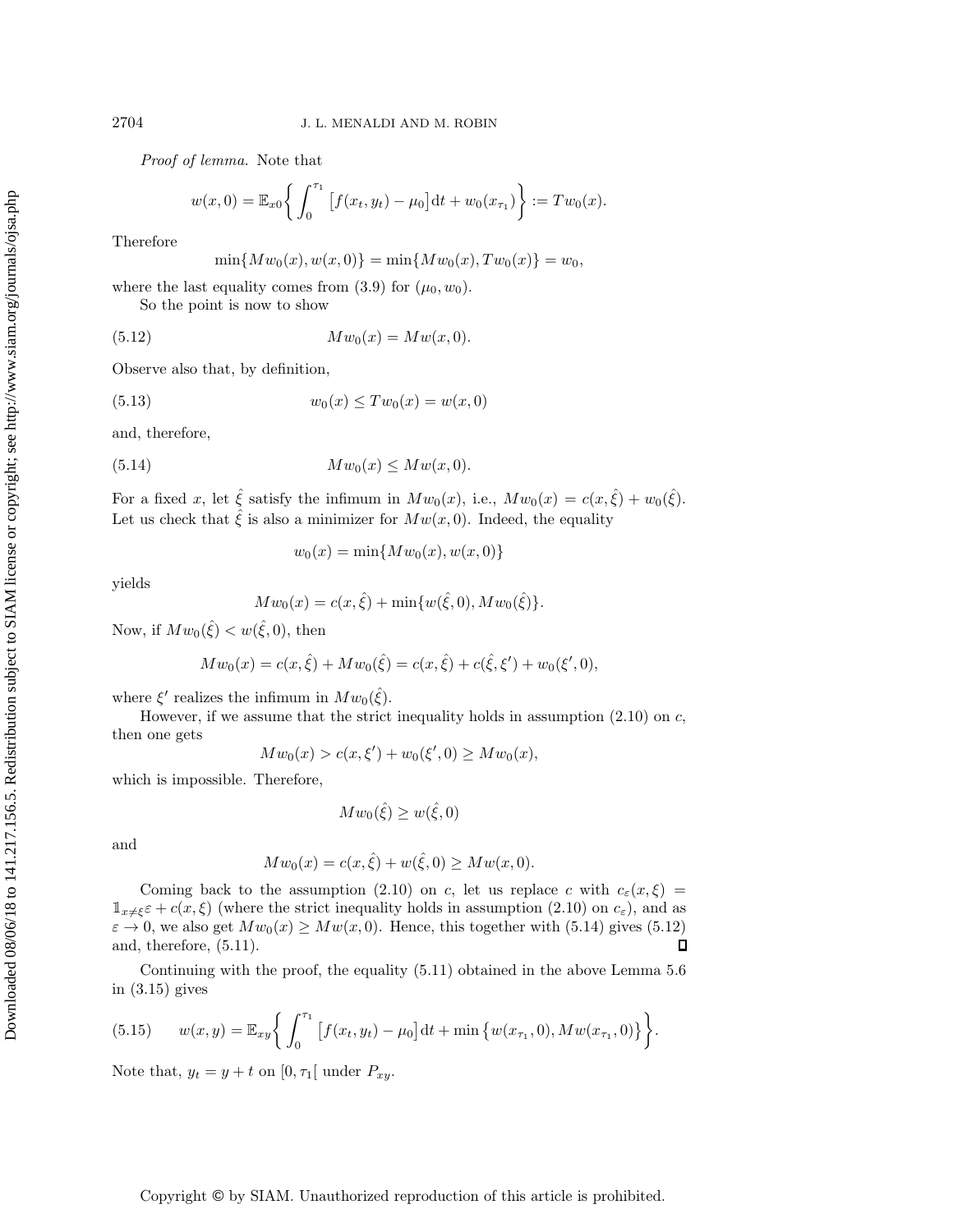Using the law of  $\tau_1$ , one can write

$$
w(x,y) = \mathbb{E}_{xy} \left\{ \int_0^\infty \lambda(x_t, y+t) \exp\left(-\int_0^t \lambda(x_r, y+r) dr\right) dt \times \int_0^t \left[f(x_s, y+s) - \mu_0\right] ds\right\} + \mathbb{E}_{xy} \left\{ \int_0^\infty \lambda(x_t, y+t) \times \exp\left(-\int_0^t \lambda(x_r, y+r) dr\right) \min\left\{w(x_t, 0), M w(x_t, 0)\right\} dt\right\} = (1) + (2).
$$

After integrating by parts, the first term (1) becomes

$$
(1) = \mathbb{E}_{xy} \bigg\{ \int_0^\infty \exp \bigg( - \int_0^t \lambda(x_r, y + r) dr \bigg) \big[ f(x_t, y + t) - \mu_0 \big] dt \bigg\},
$$

therefore,

$$
w(x,y) = \mathbb{E}_{xy} \bigg\{ \int_0^\infty \exp \bigg( - \int_0^t \lambda(x_r, y+r) dr \bigg) \times \Big[ f(x_t, y+t) - \mu_0 + \lambda(x_t, y+t) \min \big\{ w(x_t, 0), M w(x_t, 0) \big\} \Big] dt \bigg\}.
$$

Since

<span id="page-16-0"></span>
$$
\min \{ w(x,0), M w(x,0) \} = w(x,0) - [w(x,0) - M w(x,0)]^{+},
$$

one gets

(5.16) 
$$
w(x,y) = \mathbb{E}_{xy} \bigg\{ \int_0^\infty \exp \bigg( - \int_0^t \lambda(x_r, y + r) dr \bigg) \varphi(x_t, y + t) dt \bigg\},
$$

with

<span id="page-16-3"></span>
$$
(5.17) \quad \varphi(x,y) = f(x,y) - \mu_0 + \lambda(x,y)w(x,0) - \lambda(x,y)[w(x,0) - Mw(x,0)]^+.
$$

It is clear that  $(x_t, y + t)$  is a homogeneous Markov process and we can consider probabilities  $\tilde{P}_{xy}$  such that

$$
\tilde{\mathbb{E}}_{xy}\big\{g(x_t, y_t)\big\} = \Phi(t)g(x, y + t)
$$

and write [\(5.16\)](#page-16-0) as

<span id="page-16-1"></span>(5.18) 
$$
w(x,y) = \tilde{\mathbb{E}}_{xy} \bigg\{ \int_0^\infty \exp\bigg(-\int_0^t \lambda(x_r, y_r) dr\bigg) \varphi(x_t, y_t) dt \bigg\}.
$$

By the Markov property, [\(5.18\)](#page-16-1) gives

<span id="page-16-2"></span>(5.19) 
$$
w(x,y) = \tilde{\mathbb{E}}_{xy} \bigg\{ \int_0^t \exp \bigg( - \int_0^s \lambda(x_r, y_r) dr \bigg) \varphi(x_s, y_s) ds \bigg\} + \tilde{\mathbb{E}}_{xy} \bigg\{ \exp \bigg( - \int_0^t \lambda(x_r, y_r) dr \bigg) w(x_t, y_t) \bigg\}.
$$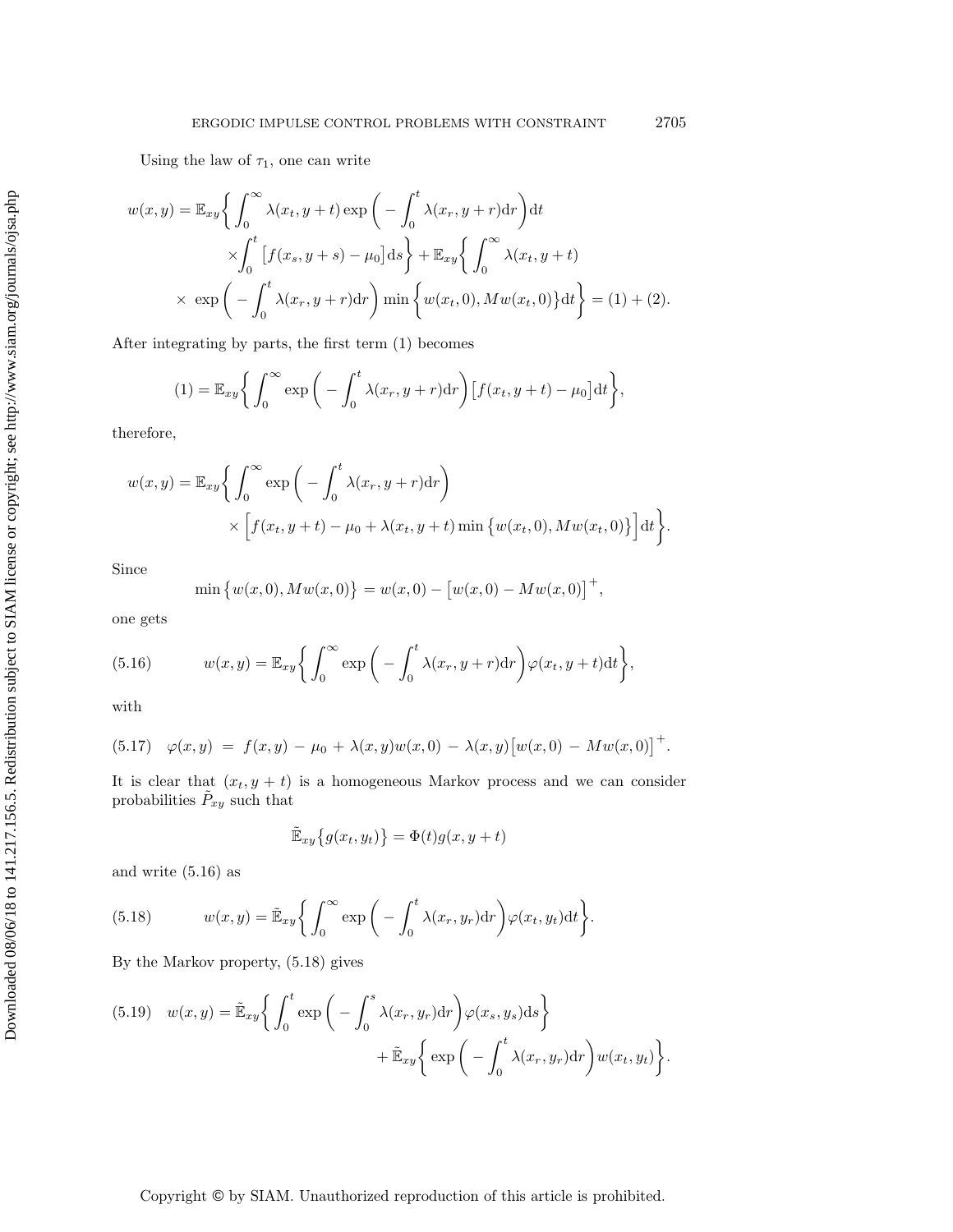From [\(5.19\)](#page-16-2) one can check that the process (5.20)

<span id="page-17-0"></span>
$$
M_t = \int_0^t \exp\bigg(-\int_0^s \lambda(x_r, y_r) dr\bigg) \varphi(x_s, y_s) ds + \exp\bigg(-\int_0^t \lambda(x_r, y_r) dr\bigg) w(x_t, y_t)
$$

is a martingale for the probability  $\tilde{P}_{xy}$ .

Then we use the following lemma, which is a slight modification of Lemma 3.3 in Bensoussan and Lions [\[5,](#page-21-19) p. 354] so we skip its proof.

LEMMA 5.7. Let  $\psi_t$ ,  $\zeta_t$ , and  $v_t$  be bounded adapted processes. If

$$
M_t = \int_0^t \psi_s \mathrm{d}s + \zeta_t \quad \forall t \ge 0
$$

*is a martingale, then the process*

$$
\rho_t = \zeta_t \exp\left(\int_0^t v_s \, ds\right) + \int_0^t \left(\psi_s - v_s \zeta_s\right) \exp\left(\int_0^s v_r \, dr\right) ds
$$

 $\Box$ 

*is also a martingale.*

Now, let us apply the previous lemma to

$$
\zeta_t = \exp\bigg(-\int_0^t \lambda(x_r, y_r) dr\bigg) w(x_t, y_t),
$$

$$
\psi_t = \lambda(x_t, y_t) \exp\bigg(-\int_0^t \lambda(x_r, y_r) dr\bigg) \varphi(x_t, y_t)
$$

with  $v_t = \lambda(x_t, y_t) - \alpha, \, \alpha > 0.$ 

From [\(5.20\)](#page-17-0) we deduce that

$$
\rho(t) = e^{-\alpha t} w(x_t, y_t) + \int_0^t e^{-\alpha s} \left[ \lambda(x_s, y_s) \varphi(x_s, y_s) + (\alpha - \lambda(x_s, y_s)) w(x_s, y_s) \right] ds
$$

is a martingale and, therefore,

$$
w(x,y) = \tilde{\mathbb{E}}_{xy} \bigg\{ e^{-\alpha t} w(x_t, y_t) + \int_0^t e^{-\alpha s} \big[ \lambda(x_s, y_s) \varphi(x_s, y_s) + (\alpha - \lambda(x_s, y_s)) w(x_s, y_s) \big] ds \bigg\}
$$

and

<span id="page-17-1"></span>(5.21) 
$$
w(x,y) = \tilde{\mathbb{E}}_{xy} \left\{ \int_0^{+\infty} e^{-\alpha t} \left[ f(x_t, y_t) - \mu_0 + \lambda(x_s, y_s) (w(x_t, 0) - w(x_t, y_t)) + \alpha w(x_t, y_t) - \lambda(x_s, y_s) (w(x_s, 0) - M w(x_t, 0)) \right]^+ \right\}
$$

with the definition of  $\varphi$  in [\(5.17\)](#page-16-3).

But since  $w$  is a bounded and continuous function, as well as  $f$ , the expression  $(5.21)$  gives the resolvent of process  $(x_t, y + t)$ , the generator of which is

$$
A_x + \frac{\partial}{\partial y},
$$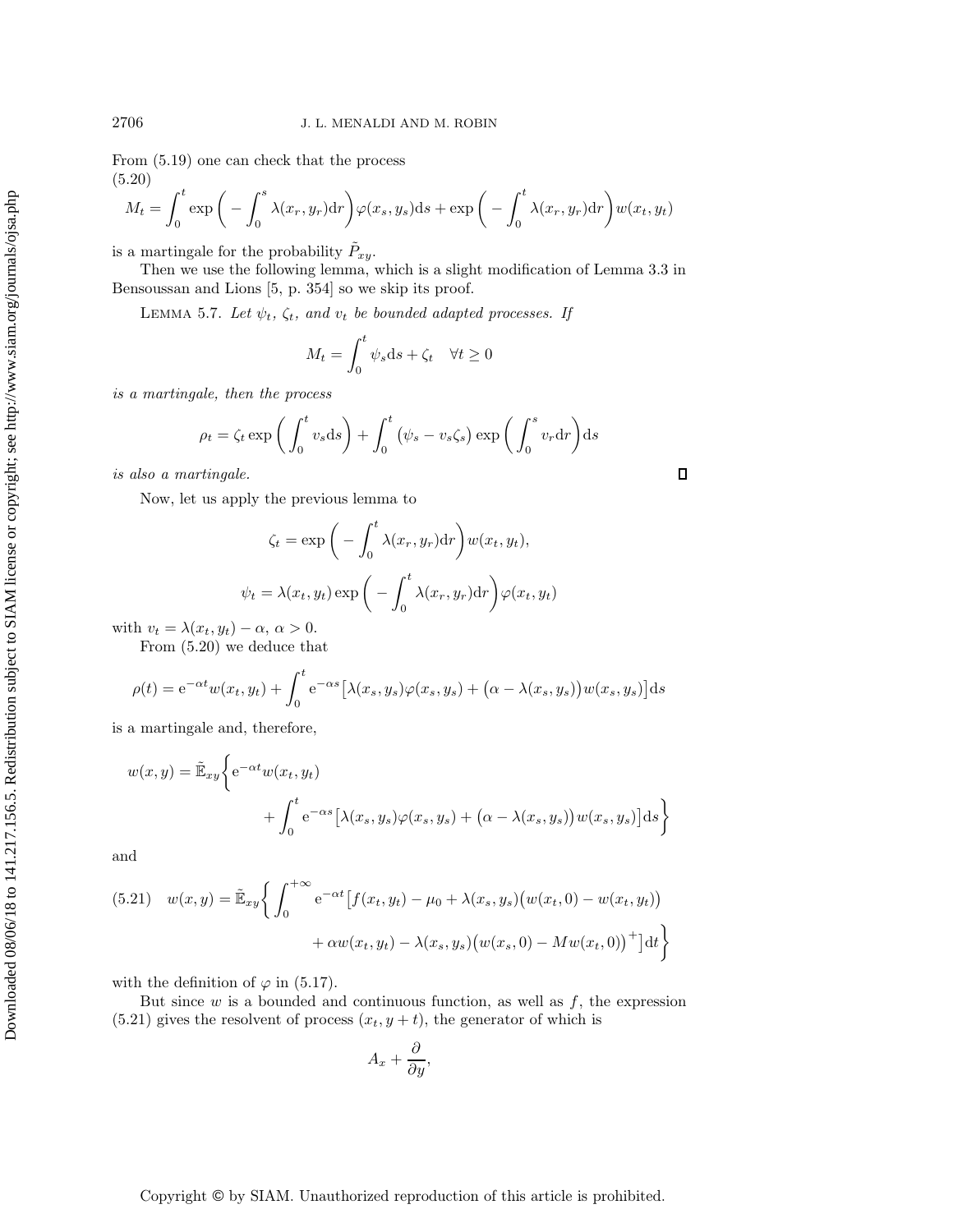therefore, we can write

<span id="page-18-0"></span>(5.22) 
$$
-A_x w(x,y) - \frac{\partial w(x,y)}{\partial y} + \alpha w(x,y) = f(x,y) - \mu_0 + \alpha w(x,y) + \lambda(x,y) [w(x,0) - w(x,y)] - \lambda(x,y) [w(x,0) - M w(x,0)]^+.
$$

Rearranging the terms, and recalling the expression [\(2.4\)](#page-2-3) for  $A_{xy}$ , we deduce [\(5.10\)](#page-14-2).  $\Box$ 

We can now state the following theorem.

<span id="page-18-1"></span>Theorem 5.8. *Under the assumptions of* section [2.1](#page-2-2)*, and* [\(5.1\)](#page-10-2)*, we have*

(5.23) 
$$
\mu_0 = \inf_{\nu \in \mathcal{V}} J(x, y, \nu) = J(x, y, \hat{\nu}),
$$

*where*  $\mu_0$  *is given by* Theorem [4.2](#page-9-4) *and J is defined by* [\(2.13\)](#page-5-1)*, and*  $\hat{\nu}$  *is defined as in* Corollary [5.3](#page-13-1)*, i.e.,*  $\hat{\nu} = {\hat{\theta}_i, \hat{\xi}_i : i \geq 1}$  *is the admissible Markov impulse control corresponding to the stopping region*  $S_0 = \{x \in E : w_0(x) = Mw_0(x)\}\$  *and impulse function*  $\xi_0(x) = \xi(x)$ *, which is a Borel measurable optimal selector of*  $Mw_0(x)$ *; see Definition* [2.3](#page-4-0) *and assumption* [\(2.12\)](#page-3-3)*.*

*Proof.* From [\(5.22\)](#page-18-0), we have

(5.24) 
$$
-A_{xy}w(x,y) + \alpha w(x,y) = f(x,y) - \mu_0 + \alpha w(x,y) - \lambda(x,y)[w(x,0) - Mw(x,0)]^+
$$

which implies, in particular, that

$$
M_T^{\alpha} = \int_0^T (f(x_t, y_t) - \mu_0 + \alpha w(x_t, y_t)) e^{-\alpha t} dt + w(x_T, y_T) e^{-\alpha T}
$$

is a submartingale.

Since w is bounded, one can let  $\alpha \to 0$  in  $M_T^{\alpha}$  to deduce that

$$
M_T = \int_0^T (f(x_t, y_t) - \mu_0) dt + w(x_T, y_T)
$$

is a submartingale.

For an arbitrary impulse control  $\nu = \{(\theta_i, \xi_i) : i \geq 1\}$  in  $\mathcal{V}$ , we have

$$
w(x,y) \leq \mathbb{E}_{xy}^{\nu} \int_0^{\theta_1 \wedge T} \left( f(x_t, y_t) - \mu_0 \right) dt + w(x_{\theta_1 \wedge T}, y_{\theta_1 \wedge T}),
$$

i.e.,

$$
w(x,y) \leq \mathbb{E}_{xy}^{\nu} \int_0^T \left( f(x_t, y_t) - \mu_0 \right) dt - \mathbb{1}_{\theta_1 \leq T} \int_{\theta_1}^T \left( f(x_t, y_t) - \mu_0 \right) dt + \mathbb{1}_{\theta_1 \leq T} w(x_{\theta_1}, 0) + \mathbb{1}_{\theta_1 > T} w(x_T, y_T).
$$

Moreover, note that even if we do not have, in general,  $w \leq Mw$ , we do have

$$
w(x_{\theta_1}, 0) \le c(x_{\theta_1}, \xi_1) + w(\xi_1, 0)
$$

at the times of the impulses.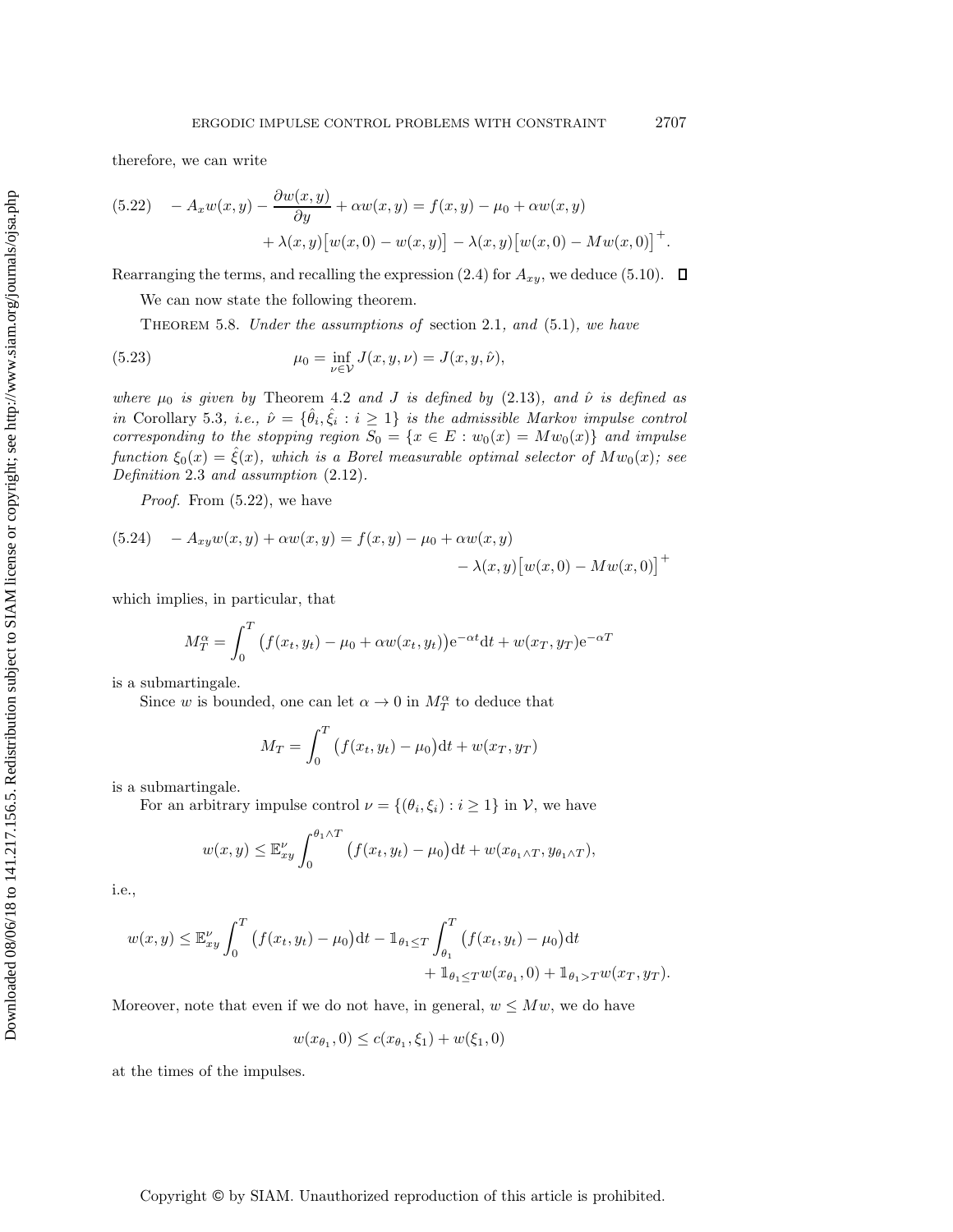So we have

$$
w(x,y) \leq \mathbb{E}_x^{\nu} \bigg\{ \int_0^T \bigg( f(x_t, y_t) - \mu_0 \big) dt + \mathbb{1}_{\theta_1 \leq T} c(x_{\theta_1}, \xi_1) + \mathbb{1}_{\theta_1 \leq T} w(\xi_1, 0)
$$

$$
- \mathbb{1}_{\theta_1 \leq T} \int_{\theta_1}^T \big( f(x_t, y_t) - \mu_0 \big) dt + w(x_T, y_T) - \mathbb{1}_{\theta_1 \leq T} w(x_T, y_T) \bigg\}
$$

and since (by the submartingale property)

$$
\mathbb{E}_x^{\nu} \left\{ \mathbb{1}_{\theta_1 \le T} \left[ w(\xi_1, 0) - \int_{\theta_1}^T \left( f(x_t, y_t) - \mu_0 \right) dt - w(x_T, y_T) \right] \right\} \le 0,
$$

we obtain

$$
w(x,y) \leq \mathbb{E}_x^{\nu} \bigg\{ \int_0^T \big( f(x_t, y_t) - \mu_0 \big) \mathrm{d}t + \mathbb{1}_{\theta_1 \leq T} c(x_{\theta_1}, \xi_1) + w(x_T, y_T) \bigg\};
$$

iterating this argument, we deduce

$$
w(x,y) \leq \mathbb{E}_{xy}^{\nu} \bigg\{ \int_0^T \big( f(x_t, y_t) - \mu_0 \big) \mathrm{d}t + \sum_{i=1}^{\infty} \mathbb{1}_{\theta_i \leq T} c(x_{\theta_i}^{i-1}, \xi_i) + w(x_T, y_T) \bigg\},
$$

which implies that

$$
\mu_0 \leq J(x, y, \nu) \quad \forall \nu \in \mathcal{V}.
$$

Next using the control  $\hat{\nu}$  as defined in Corollary [5.3,](#page-13-1) we also have  $\mu_0 = J(x, y, \hat{\nu})$ , and equality [\(5.23\)](#page-18-1) follows. Л

<span id="page-19-0"></span>**6. Extensions.** For instances, we reconsider our assumptions on the space E and on the signal process.

**6.1. Locally compact.** When E is locally compact, we take  $C(E) = C_b(E)$ , and we replace [\(2.1\)](#page-2-4) by the assumption  $\Phi(t)C_0 \subset C_0$ ,  $C_0$  being the space of functions vanishing at infinity (from Palczewski and Stettner [\[32,](#page-22-7) Corollary 2.2], then  $\Phi(t)C \subset$ C and  $\lim_{t\to 0} \Phi(t)g(x) = g(x)$  uniformly on every compact of E).

The rest of the assumptions of sections [2.1](#page-2-2) and [2.2](#page-3-7) remain the same. Then there is no difficulty in extending the result of section [4,](#page-8-0) but the assumption [\(5.1\)](#page-10-2) is no longer sufficient to extend the results of section [5.](#page-10-0) One possible additional assumption is to require that  $h(x, 0)$  be bounded. This is the case when the Poisson equation  $-A_{x}h = f - f$  has a bounded solution (see Stettner [\[38\]](#page-22-8) for conditions giving this property), but the extension of the results under more general assumptions would require further work. Note that in the particular case when  $\lambda$  is independent of x and f depends only on x, we can adapt the proof of Theorem [5.1](#page-10-3) by using only  $h(x)$ defined as the solution of the discrete time Poisson equation  $-(P - \tilde{I})h = \tilde{\ell} - \bar{\ell}$ , which has a bounded solution under [\(2.6\)](#page-3-0) with  $\ell$  being the integral of  $\ell$  with respect to the invariant measure of P, which is (in this case) the same as the invariant measure of  $\Phi(t)$ .

Let us mention that the assumption  $(2.6)$  is also relatively restrictive when E is locally compact; actually, considering, for instance, a nondegenerate diffusion process in  $\mathbb{R}^d$ , one cannot assume [\(2.8\)](#page-3-8). A less restrictive assumption is to replace [\(2.6\)](#page-3-0) by

<span id="page-19-1"></span>(6.1)  
\nthere exist a recurrent set 
$$
K
$$
, a positive  
\nmeasure  $m$ , and  $0 < \alpha < 1$  such that  
\n
$$
P(x, B) \ge \alpha 1_K(x)m(B) \quad \forall B \in \mathcal{B}(E)
$$
\nwith  $0 < m(K) \le 1$ .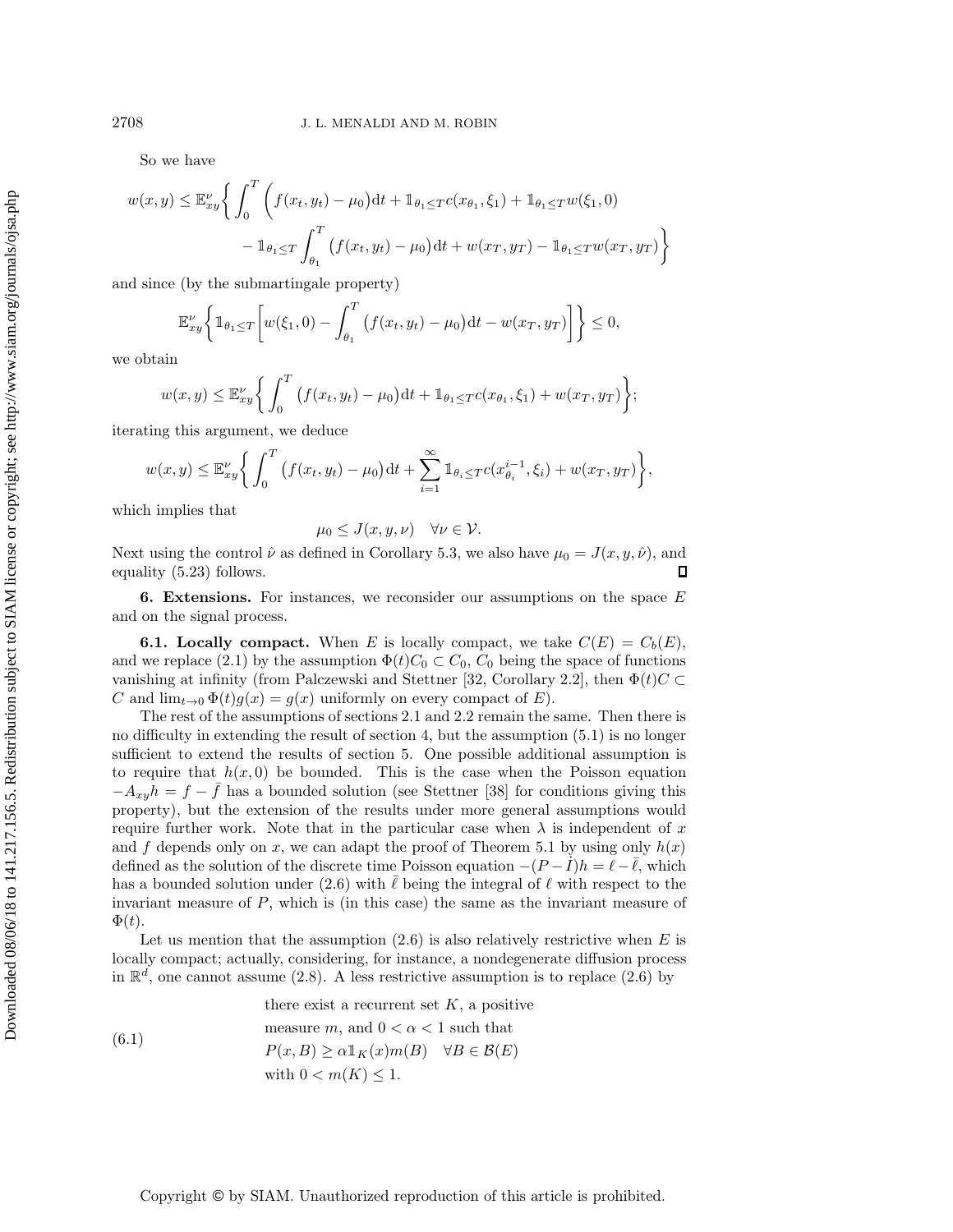As shown in Höpfner and Löcherbach [\[18\]](#page-21-20), if, for instance,  $x_t$  is a diffusion process which is Harris recurrent, then, in particular, there exists  $K, \alpha', m$  as in [\(6.1\)](#page-19-1) such that

$$
k_1 \int_0^\infty e^{-k_1 t} (\Phi(t) \mathbb{1}_B)(x) dt \ge \alpha' \mathbb{1}_K(x) m(B),
$$

from which we deduce

$$
P(x,B) \ge \frac{k_0}{k_1} \alpha' \mathbb{1}_K(x) m(B);
$$

this is [\(6.1\)](#page-19-1) with  $\alpha = k_0 \alpha'/k_1$ .

Note that, for example, nondegenerate diffusions for which there exists an ade-quate Liapunov function are Harris recurrent; see Löecherbach [\[26\]](#page-21-21) for details. Now, to obtain a solution of  $(4.9)$ , one can adapt the results of Luque-Vásquez and Hernández-Lerma [\[27\]](#page-22-9), which has an ergodicity assumption of the type [\(6.1\)](#page-19-1). Then, the results of section [5](#page-10-0) can be extended with  $(6.1)$ , at least when  $h(x, 0)$  is bounded.

**6.2. Infinite dimension.** If  $\{x_t : t \geq 0\}$  takes values in an infinite dimensional space, then the prototype could be given by a stochastic partial differential equation, where E is a Banach or Hilbert space (e.g., Menaldi and Sritharan [\[31\]](#page-22-10)). Several techniques are available to treat optimal stopping and impulse control problems in this context (e.g., see [\[28\]](#page-22-11), Priola [\[34\]](#page-22-12), and the discussion in [\[29,](#page-22-1) section 5.1.2]). Moreover, see the book by Da Prato and Zabczyk [\[9\]](#page-21-22) for some results of ergodicity in infinite dimensions.

Actually, this includes a weak  $C_b$ -semigroup, but calculations are harder, even under suitable assumptions. However, further works are needed to fully analyze and to really include infinite dimensions.

**6.3. Other signal processes.** The signal admit several generalizations, e.g., sticky signal, i.e., when the process  $y_t$  may remain for a positive time at 0 so that the controller has a positive continuous-time interval where impulses can be applied. Indeed, this can regarded as signals "on/off" by simply assuming that the process  $y_t$ takes values in R and only while  $y \leq 0$  are impulses allowed or admissible.

Even more general is the case where the process giving the signals is a semi-Markov process (which cover both the independent and identically distributed case and the pure jump Markov processes) conditioned to the initial Markov process  $x_t$ . Assume that  $\{y_t^1 : t \geq 0\}$  is a semi-Markov process with values in a space  $E_1$  (with the discrete topology and the Borel  $\sigma$ -algebra) and  $\{y_t = (y_t^1, y_t^2) : t \geq 0\}$  is the appropriated Markov process where  $\{y_t^2 : t \geq 0\}$  is the elapsed time since the last jump of  $\{y_t^1 : t \geq 0\}$ ; e.g., see Davis [\[10,](#page-21-2) Appendix, pp. 256–279], Gikhman and Skorokhod [\[15,](#page-21-23) section III.3, pp. 226–249], Jacod [\[19\]](#page-21-24), and Robin [\[35\]](#page-22-3), among others. If we are given  $\lambda : E_1 \times [0, \infty[ \longrightarrow [0, \infty[$  satisfying

$$
0 \le \lambda(x, y^1, y^2) \le M, \qquad (x, y_1, y_2) \mapsto \lambda(y^1, y^2) \quad \text{continuous}
$$

and a transition probability  $q(x, y^1, y^2, \Gamma)$  with

$$
(x, y^2) \mapsto \int_{E_1} q(x, y^1, y^2, dz) \varphi(z)
$$
 continuous,

for every  $\varphi$  bounded measurable on  $E_1$ , one can show that  $\{y_t : t \geq 0\}$  can be constructed as a Markov process with infinitesimal generator (for a given x in  $E$ )

$$
A_y(x)f(y^1, y^2) = \frac{\partial f(y^1, y^2)}{\partial y^2} + \lambda(x, y^1, y^2) \bigg[ \int_{E_1} q(x, y^1, y^2, dz) f(z, 0) - f(y^1, y^2) \bigg],
$$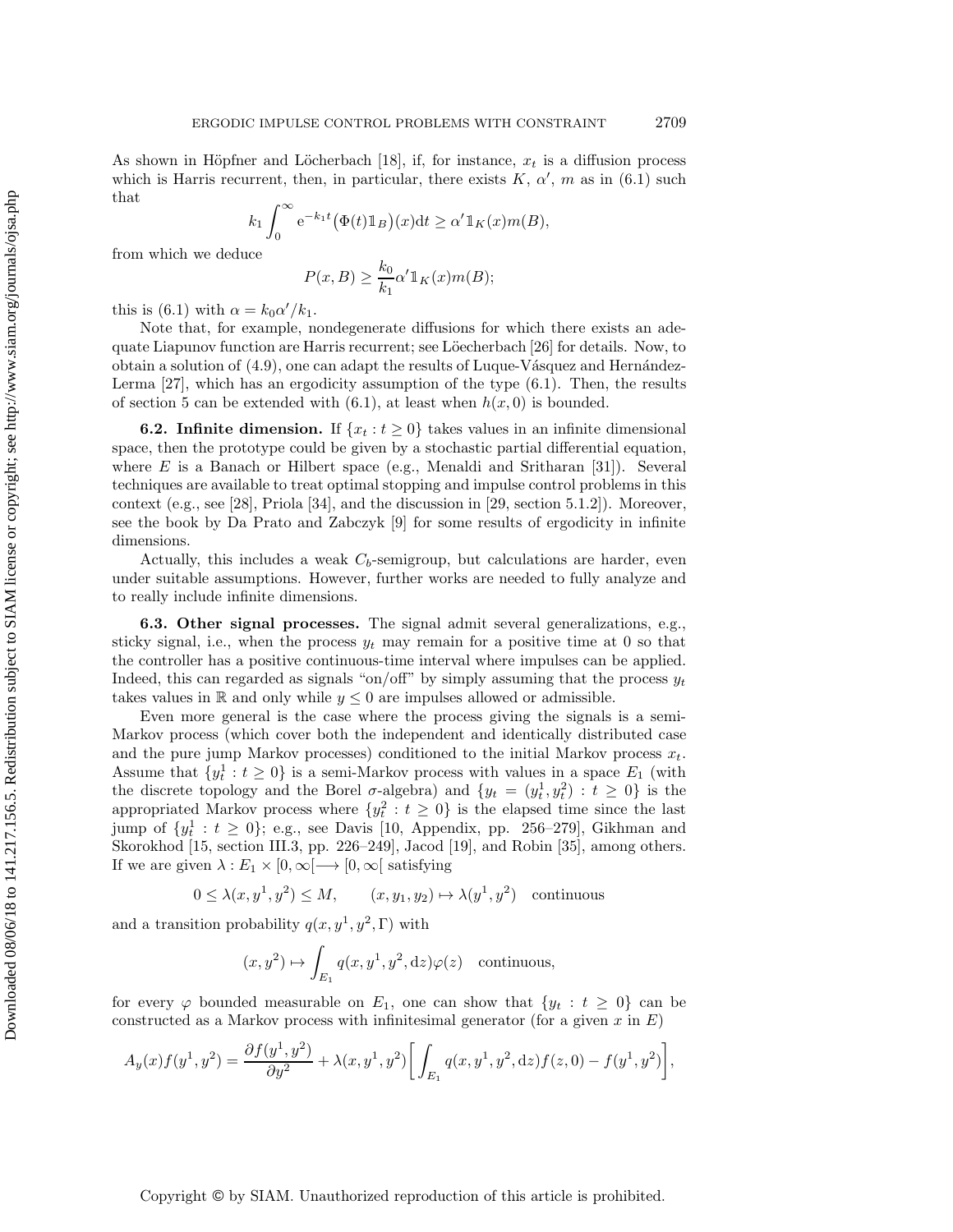and  $A_{xy} = A_x + A_y$  is the infinitesimal generator of the Markov–Feller process  $(x_t, y_t)$ . In this case, a given (proper or not) subset  $D$  of the space  $E_1$  determines whether or not impulses are allowed. Calculations are complicated, but perhaps not insurmountable. These types of models are particular cases of general hybrid control models, which are considered in more details in a coming book by Jasso-Fuentes, Menaldi, and Robin [\[20\]](#page-21-25).

#### REFERENCES

- <span id="page-21-18"></span>[1] A. ARAPOSTATHIS, V. S. BORKAR, E. FERNÁNDEZ-GAUCHERAND, M. K. GHOSH, AND S. I. MARcus, Discrete-time controlled Markov processes with average cost criterion: A survey, SIAM J. Control Optim., 31 (1993), pp. 282–344.
- <span id="page-21-1"></span>[2] A. Bensoussan, Stochastic Control by Functional Analysis Methods, North-Holland, Amsterdam, 1982.
- <span id="page-21-13"></span><span id="page-21-9"></span>[3] A. Bensoussan, Perturbation Methods in Optimal Control, Gauthier-Villars, Paris, 1988.
- <span id="page-21-19"></span>[4] A. Bensoussan, Dynamic Programming and Inventory Control, IOS Press, Amsterdam, 2011.
- [5] A. BENSOUSSAN AND J.-L. LIONS, Applications des inéquations variationnelles en contrôle stochastique, Dunod, Paris, 1978.
- <span id="page-21-0"></span>[6] A. BENSOUSSAN AND J.-L. LIONS, Contrôle impulsionnel et inéquations quasi-variationnelles, Gauthier-Villars, Paris, 1982.
- <span id="page-21-5"></span>[7] P. BRÉMAUD, Optimal thinning of a point process, SIAM J. Control Optim., 17 (1979), pp. 222-230.
- <span id="page-21-8"></span>[8] O. L. V. COSTA, F. DUFOUR, AND A. B. PIUNOVSKIY, Constrained and unconstrained optimal discounted control of piecewise deterministic Markov processes, SIAM J. Control Optim., 54 (2016), pp. 1444–1474.
- <span id="page-21-22"></span>[9] G. Da Prato and J. Zabczyk, Ergodicity for Infinite-Dimensional Systems, Cambridge University Press, Cambridge, 1996.
- <span id="page-21-4"></span><span id="page-21-2"></span>[10] M. H. A. Davis, Markov Models and Optimization, Chapman & Hall, London, 1993.
- [11] P. DUPUIS AND H. WANG, *Optimal stopping with random intervention times*, Adv. Appl. Probab., 34 (2002), pp. 141–157.
- <span id="page-21-10"></span>[12] M. GARRONI AND J. MENALDI, Green Functions for Second Order Parabolic Integro-Differential Problems, Longman Scientific & Technical, Harlow, 1992.
- <span id="page-21-11"></span>[13] M. G. GARRONI AND J. L. MENALDI, Second Order Elliptic Integro-Differential Problems, Chapman & Hall/CRC, Boca Raton, FL, 2002.
- <span id="page-21-3"></span>[14] D. GATAREK AND L. STETTNER, On the compactness method in general ergodic impulsive control of Markov processes, Stoch. Stoch. Rep., 31 (1990), pp. 15–25.
- <span id="page-21-23"></span><span id="page-21-14"></span>[15] I. GIKHMAN AND A. SKOROKHOD, The Theory of Stochastic Processes. II, Springer, Berlin, 2004.
- [16] O. HERNÁNDEZ-LERMA AND J. LASSERRE, *Discrete-time Markov Control Processes*, Springer, New York, 1996.
- <span id="page-21-15"></span>[17] O. HERNÁNDEZ-LERMA AND J. LASSERRE, Further Topics on Discrete-Time Markov Control Processes, Springer, New York, 1999.
- <span id="page-21-20"></span>[18] R. HÖPFNER AND E. LÖCHERBACH, Limit Theorems for Null Recurrent Markov Processes, Mem. Amer. Math. Soc. 161, 2003.
- <span id="page-21-24"></span>[19] J. JACOD, Semi-groupes et mesures invariantes pour les processus semi-Markoviens à espace  $d'$ état quelconque, Ann. Inst. H. Poincaré Sect. B, 9 (1973), pp. 77–112.
- <span id="page-21-25"></span>[20] H. JASSO-FUENTES, J. MENALDI, AND M. ROBIN, *Hybrid Control for Markov-Feller Processes*, to appear.
- <span id="page-21-16"></span>[21] M. Kurano, Semi-Markov decision processes and their applications in repalcement models, J. Oper. Res. Soc. Japan, 28 (1985), pp. 18–29.
- <span id="page-21-17"></span>[22] M. Kurano, Semi-Markov decision processes with a reachable state-subset, Optimization, 20 (1989), pp. 305–315, [https://doi.org/10.1080/02331938908843446.](https://doi.org/10.1080/02331938908843446)
- <span id="page-21-12"></span>[23] J. P. Lepeltier and B. Marchal, Theorie generale du controle impulsionnel Markovien, SIAM J. Control Optim., 22 (1984), pp. 645–665.
- <span id="page-21-6"></span>[24] G. Liang, Stochastic control representations for penalized backward stochastic differential equations, SIAM J. Control Optim., 53 (2015), pp. 1440–1463.
- <span id="page-21-7"></span>[25] G. LIANG AND W. WEI, Optimal switching at Poisson Random Intervention Times, Discrete Contin. Dyn. Syst. Ser. B, to appear.
- <span id="page-21-21"></span>[26] E. LÖECHERBACH, Ergodicity and Speed of Convergence to Equilibrium for Diffusion Processes, <https://eloecherbach.u-cergy.fr/cours.pdf> (2015).